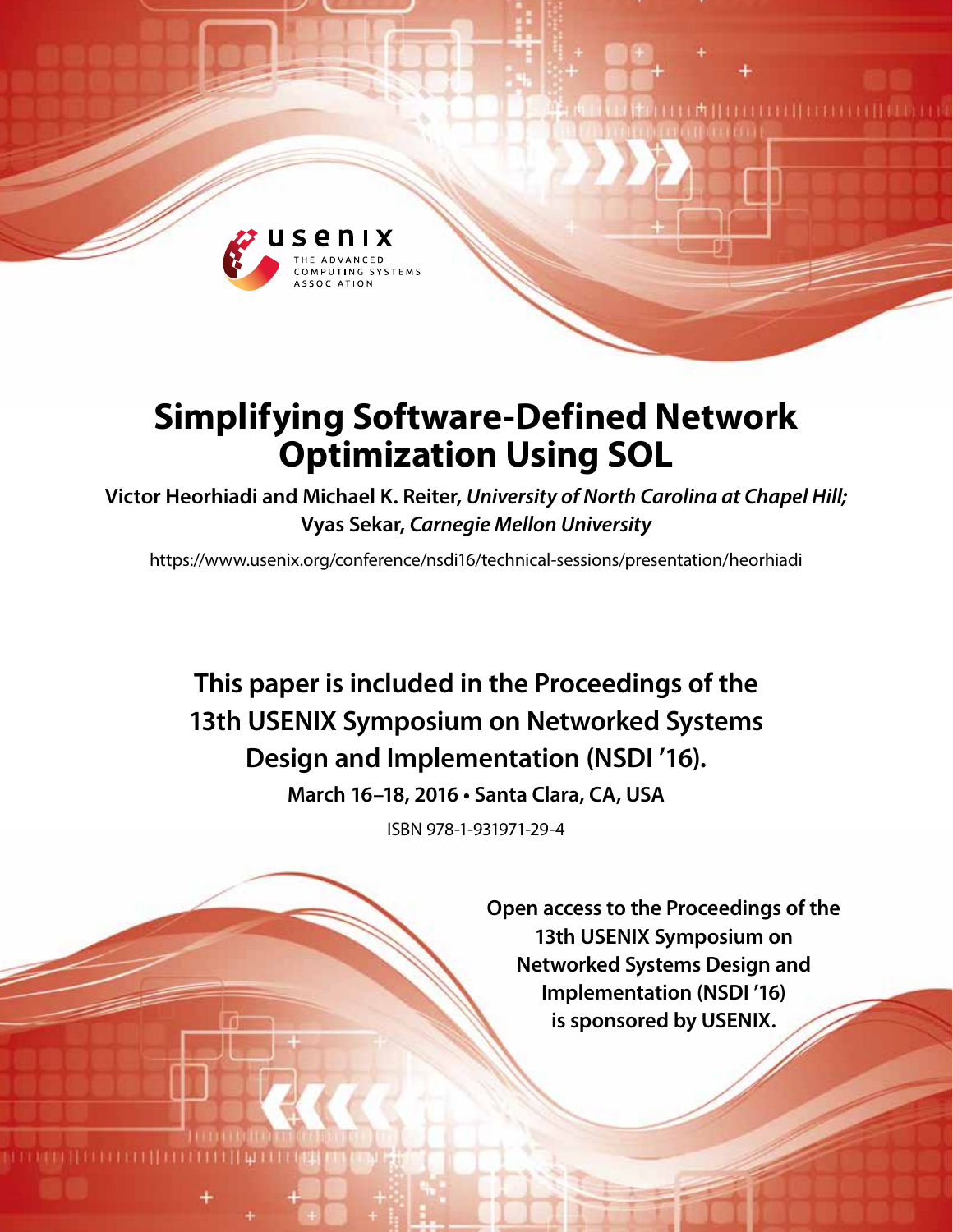# Simplifying Software-Defined Network Optimization Using SOL

*Victor Heorhiadi, Michael K. Reiter, Vyas Sekar UNC Chapel Hill, UNC Chapel Hill, Carnegie Mellon University*

## Abstract

Realizing the benefits of SDN for many network management applications (e.g., traffic engineering, service chaining, topology reconfiguration) involves addressing complex optimizations that are central to these problems. Unfortunately, such optimization problems require (a) significant manual effort and expertise to express and (b) non-trivial computation and/or carefully crafted heuristics to solve. Our goal is to simplify the deployment of SDN applications using *general* high-level abstractions for capturing optimization requirements from which we can *efficiently* generate optimal solutions. To this end, we present SOL, a framework that demonstrates that it is possible to simultaneously achieve generality and efficiency. The insight underlying SOL is that many SDN applications can be recast within a unifying *path-based* optimization abstraction. Using this, SOL can efficiently generate near-optimal solutions and device configurations to implement them. We show that SOL provides comparable or better scalability than custom optimization solutions for diverse applications, allows a balancing of optimality and route churn per reconfiguration, and interfaces with modern SDN controllers.

## 1 Introduction

Software-defined networking (SDN) is an enabler for network management applications that may otherwise be difficult to realize using existing control-plane mechanisms. Recent work has used SDN-based mechanisms to implement network configuration for a range of management tasks: traffic engineering (e.g., [40]), service chaining (e.g., [39]), energy efficiency (e.g., [19]), network functions virtualization (NFV) (e.g., [14]), and cloud offloading (e.g., [44]), among others.

While this body of work has been instrumental in demonstrating the potential benefits of SDN, realizing these benefits requires significant effort. In particular, at the core of many SDN applications are custom optimization problems to tackle various constraints and requirements that arise in practice (§2). For instance, an SDN application might need to account for limited TCAM, link capacities, or middlebox capacities, among other considerations. Developing such formulations involves a non-trivial learning curve, a careful understanding of theoretical and practical issues, and considerable manual effort. Furthermore, when the resulting optimization problems are intractable to solve with state-of-theart solvers (e.g., CPLEX or Gurobi), heuristic algorithms



Figure 1: *Developers use the SOL high-level APIs to specify optimization goals and constraints. SOL generates near-optimal solutions and produces device configurations that are input to the SDN control platform.*

must be crafted to ensure that new configurations can be generated on timescales demanded by the application as relevant inputs (e.g., traffic matrix entries) change (e.g., [19, 29]). Furthermore, without a common framework for representing network optimization tasks, it is difficult to reuse key ideas across applications or to combine useful features into a custom new application.

Our goal in this work is to raise the level of abstraction for writing such SDN-based network optimization applications. To this end, we introduce SOL, a framework that enables SDN application developers to express highlevel application goals and constraints. Conceptually, SOL is an intermediate layer that sits between the SDN optimization applications and the actual control platform (see Fig. 1). Application developers who want to develop new network optimization capabilities express their requirements using the SOL API. SOL then generates configurations that meet these goals, which can be deployed to SDN control platforms.

There are two natural requirements for such a framework: (1) generality to express the requirements for a broad spectrum of SDN applications (e.g., traffic engineering, policy steering, load balancing, and topology management); and (2) **efficiency** to generate (near-) optimal configurations on a timescale that is responsive to application needs. Given the diversity of the application requirements and the trajectory of prior work in developing custom solutions (e.g., [39, 24, 23, 19, 29, 14, 8, 46, 40, 20]), generality and efficiency appear individually difficult, let alone combined. We show that it is indeed possible to achieve both generality and efficiency.

The key insight in SOL to achieve generality is that many network optimization problems can be expressed as *path-based* formulations. Paths are a natural abstrac-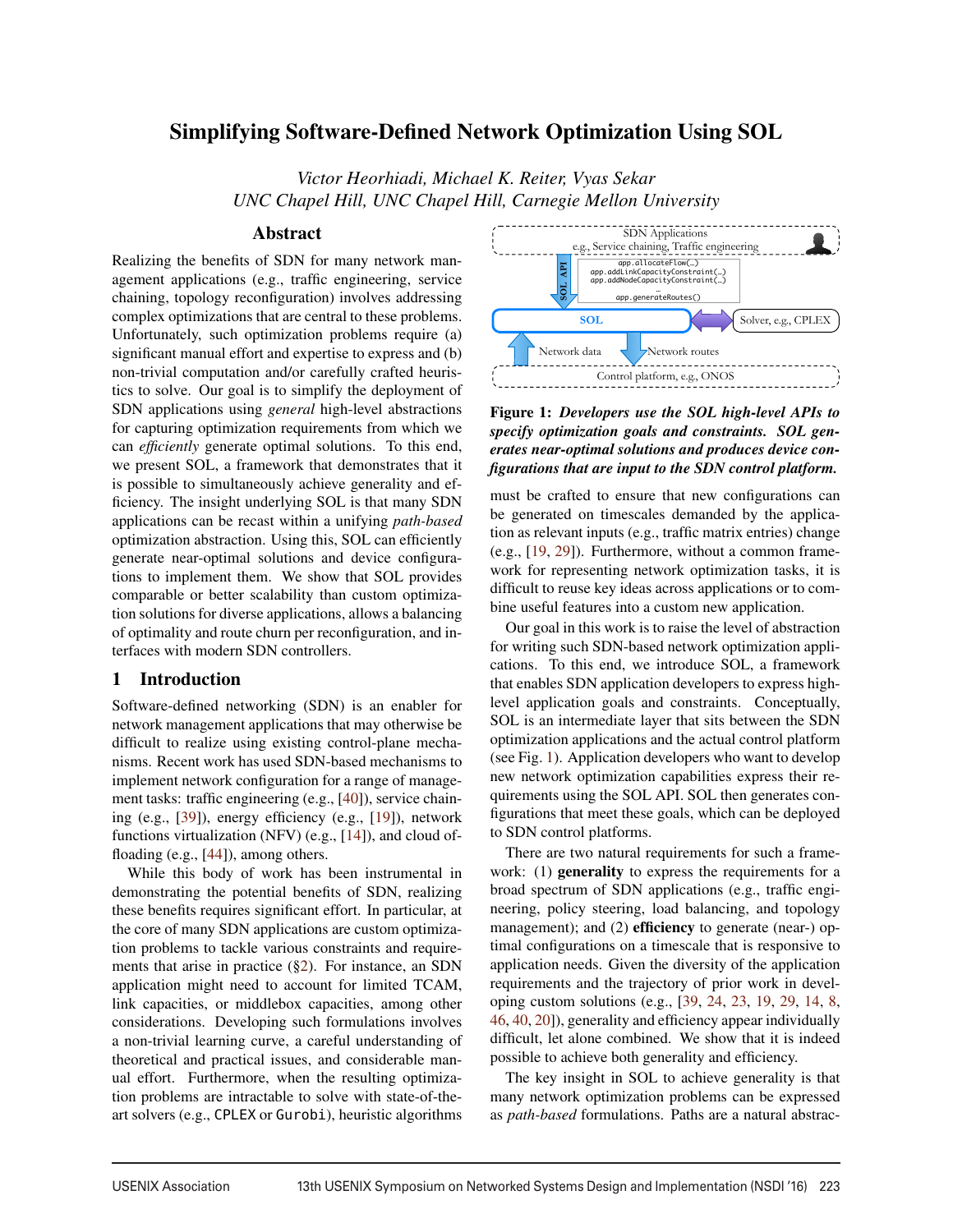tion for application developers to reason about intended network behaviors and to express policy requirements. For example, we can use paths to specify service chaining requirements (e.g., each path includes a firewall and intrusion-detection system, in that order) or redundancy (e.g., each includes two intrusion-prevention systems, in case one fails open). Finally, it is easy to model device (e.g., TCAM space, middlebox CPU) and link resource consumption based on the volume of traffic flowing through paths that traverse that device or link.

The natural question is whether the generality of path-based formulations precludes efficiency. Indeed, if implemented naively, optimization problems expressed over the paths that traffic might travel will introduce efficiency challenges since the number of paths grows exponentially with the network size. Our key insight is that by combining infrequent, offline preprocessing with simple, online *path-selection algorithms* (e.g., shortest paths or random paths), we can achieve near-optimal solutions in practice for all applications we considered. Moreover, SOL is typically far more efficient than solving the optimization problems originally used to express these applications' requirements.

We have implemented SOL as a Python-based library that interfaces with ONOS [5] and OpenDaylight [35] (§7). We have also prototyped numerous SDN applications in SOL, including SIMPLE [39], ElasticTree [19], Panopticon [29], and others of our own design (§6 and App. B). SOL is open-source; we have released modules for various applications coded in SOL as well as our ONOS extensions [22].

Our evaluations on a range of topologies show that: 1) SOL outperforms several applications' original optimization algorithms by an order of magnitude or more, and is even competitive with their custom heuristics; 2) SOL scales better than other network management tools like Merlin [45]; 3) SOL substantially reduces the effort required (e.g., in terms of lines of code) for implementing new SDN applications by an order of magnitude; and 4) optional SOL extensions can reduce route churn substantially across reconfigurations with modest impact on optimality.

## 2 Background and Motivation

In this section, we describe representative network applications that could benefit from a framework such as SOL. We highlight the need for careful formulation and algorithm development involved in prior efforts, as well as the diversity of requirements they entail.

## 2.1 Traffic engineering

Traffic engineering (TE) is a canonical application that was an early driving application for SDN [24, 23]. Fig. 2 shows an example where traffic classes C1 and C2 need to be routed completely while minimizing the load on the most heavily loaded link. A TE application takes as input traffic demands (e.g., the traffic matrix between WAN sites), a specification of the traffic classes and priorities, and the network topology and link capacities. It determines how to route each class to achieve network-wide objectives, e.g., minimizing congestion [11] or weighted max-min fairness [24, 23].



Figure 2: *Traffic engineering applications*

Challenges: Simple goals like link congestion can be represented and solved via max-flow formulations [1]. However, the expressivity and efficiency quickly breaks down for more complex objectives such as max-min fairness, which multiple research efforts have sought to address [23, 9, 24]. When max-flow like formulations fail, designers invariably revert to "low-level" techniques such as linear programs (LP) or combinatorial algorithms. Neither is ideal—using/tuning LP solvers is painful as they expose a very low-level interface, and combinatorial algorithms require significant theoretical expertise. Finally, translating the algorithm output into actual routing rules requires care to install volume-aware rules to truly reap the benefits of the optimization [47].

## 2.2 Service chaining

Networks today rely on a wide variety of middleboxes (e.g., IDS, proxy, firewall) for performance, security, and external compliance capabilities (e.g., [44]). The goal of service chaining is to ensure that each class of traffic is routed through the desired sequence of network functions. For example, in Fig. 3, class C1 is required to traverse a firewall and proxy in order. Such policy routing rules must be suitably encoded within the available TCAM on SDN switches [39]. Since middleboxes are often compute-intensive, they can get easily overloaded and thus operators would like to balance the load on these appliances [39, 15]. The key inputs to such applications are the service chaining requirements of different classes, traffic demands, and the available middlebox processing resources. The application then sets up the forwarding rules such that the service chaining requirements are met while respecting the switch TCAM and middlebox capacities. Furthermore, as many of these middleboxes are stateful, these rules must ensure flow affinity.

Challenges: Service chaining introduces more complex requirements when compared to TE applications.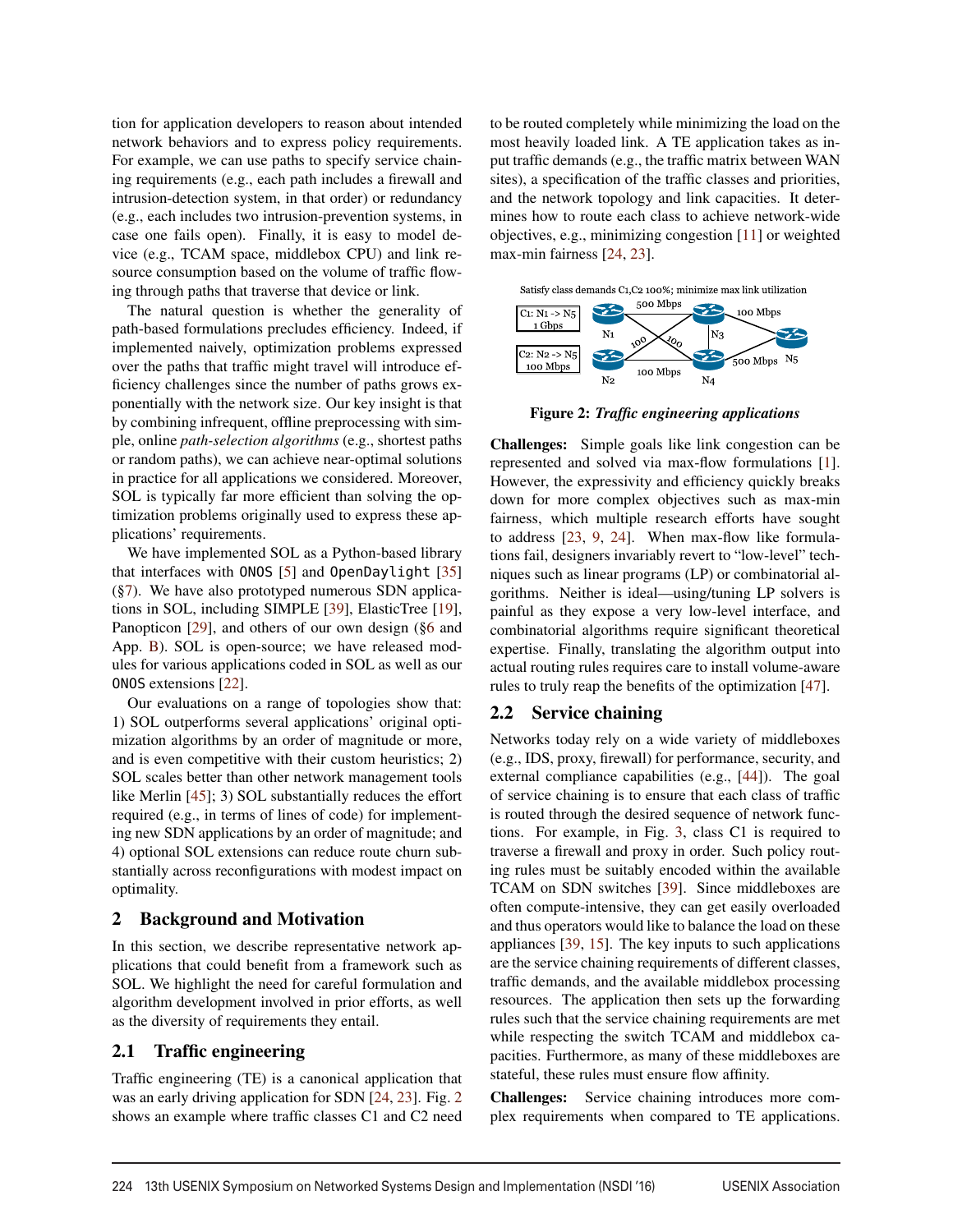

Figure 3: *Service chaining applications*

First, modeling the consumption of switch TCAM introduces discrete components into the optimization, which impacts scalability [39]. Second, such service processing requirements fall outside the scope of existing network flow abstractions [8]. Third, service chaining highlights the complexity of combining different requirements; e.g., reasoning about the interaction between the load balancing algorithm and the switch TCAM constraints is non-trivial [25]. Existing service chaining efforts developed custom heuristics [7] or new theoretical extensions [8]. Furthermore, as observed previously, ensuring flow affinity can be quite tricky [21, 20].

# 2.3 Flexible topology management

SDN enables topology modifications that would be difficult to implement with existing control plane capabilities. For instance, ElasticTree [19] and Response [46] use SDN to dynamically switch on/off network links and nodes to make datacenters more energy efficient. In Fig. 4, these applications might shut down node N3 during periods of low utilization, if classes C1 and C2 can be routed via N4 without significantly impacting end-toend performance. Topology reconfiguration is especially feasible in rich topologies with multiple paths between every source and destination. Such applications take as input the demand matrix (similar to the TE task) and then compute the nodes and links that should be active and traffic-engineered routes to ensure performance SLAs.





Figure 4: *Topology reconfiguration applications*

Challenges: The on-off requirement on the switches/links once again introduces discrete constraints, yielding integer-linear optimizations that are theoretically intractable and difficult to express using max-flow like abstractions. Solving such problems requires significant computation even on small topologies and thus forces developers to design new, heuristic solving strategies; e.g., ElasticTree uses a greedy bin-packing algorithm [19].

## 2.4 Network function virtualization

Prior work has leveraged SDN capabilities to offload or outsource network functions to leverage clusters or clouds [44, 16, 40]. This is especially useful for expensive deep-packet-inspection services [20]. The key decision here is to decide how much of the processing on each path to offload to the remote datacenter — e.g., in Fig. 5, how much of class C1 traffic should be routed to the datacenter between N4 and N5 for IPS processing, versus processing it at N3. Offloading can increase userperceived latency and impose additional load on network links. Moreover, some active functions (e.g., WAN optimizers or IPS) induce changes to the observed traffic volumes due to their actions. Thus, optimizing such offloading must take into account the congestion that might be introduced, as well as latency impact and any traffic volume changes induced by such outsourced functions. Further generalizations have considered not only offloading middlebox services but also elastically scaling them [36, 14, 34, 6], exacerbating these issues.





Figure 5: *Offloading network functions*

Challenges: Such offloading and elastic scaling opportunities introduce new dimensions to optimization that are difficult to capture. For instance, offloading requires rerouting the traffic and thus optimizations must model the impact on link loads, downstream nodes, and TE objectives. If done naively, this can introduce non-linear dependencies since the actions of downstream nodes depend on control decisions made upstream. The active changes to traffic volumes by some functions (e.g., compression for redundancy elimination or drops by IPS) also introduce non-linear dependencies in the optimization. Finally, elastic scaling introduces a discrete aspect to the problem similar to the topology modification application, further decaying the problem's tractability.

# 2.5 Motivation for SOL

Drawing on the above discussion (and our own experience), we summarize a few key considerations:

- Network applications have diverse and complex optimization requirements; e.g., service chaining requires us to reason about valid paths while topology modification needs to enable/disable nodes.
- Designers of these applications have to spend significant effort in expressing and debugging these prob-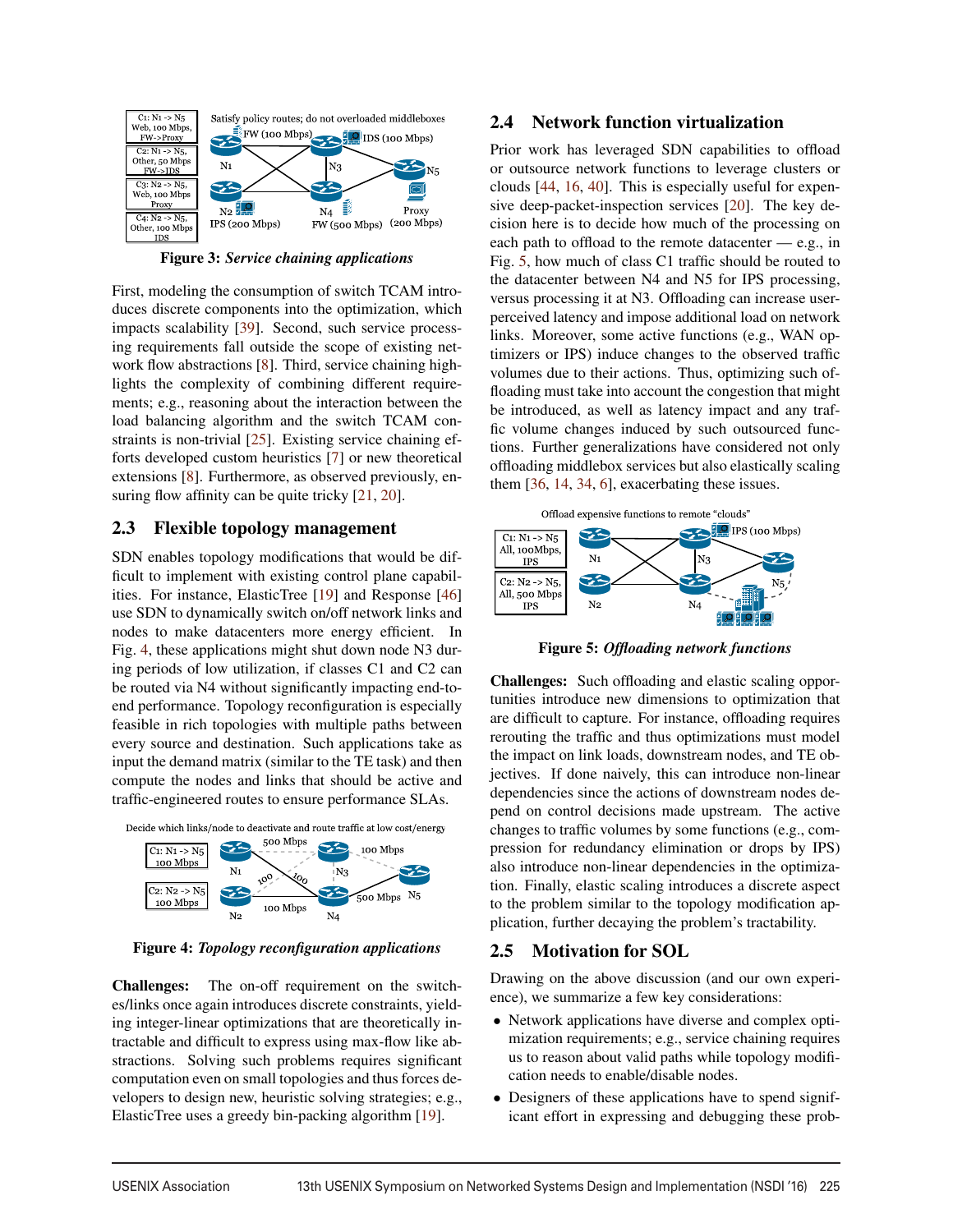lems using low-level optimization libraries.

• It can take non-trivial expertise to ensure that the problems can be solved fast enough to be relevant for operational timescales, e.g., recomputing TE every few minutes or periodically solving the large integerlinear programs (ILPs) supporting topology reconfiguration (e.g., [19]).

# 3 SOL Overview

Our overarching vision in developing SOL is to raise the level of abstraction in developing new SDN applications and specifically to eliminate some of the black art in developing SDN-based optimizations, making them more accessible for deployment by network managers. To do so, SOL abstracts away low-level details of optimization solvers and SDN controllers, allowing the developer to focus on the high-level application goals (recall Fig. 1). SOL takes as inputs the network topology, traffic patterns, and optimization requirements in the SOL API. It then translates these into constraints for optimization solvers such as CPLEX or Gurobi. Finally, SOL interfaces with existing SDN control platforms such as ONOS to install the forwarding rules on the SDN switches. SOL does not require modifications to the existing control or data plane components of the network. Our vision for SOL stands in stark contrast to the state of affairs today, in which a developer faces programming a new SDN optimization either directly for a generic and low-level optimization solver such as CPLEX or using a heuristic algorithm designed by hand, after which she must translate the decision variables of the optimization to device configurations.

Path abstraction: For SOL to be useful and robust, we need a unifying abstraction that can capture the requirements of diverse classes of SDN network optimization applications described in the previous section. SOL is built using *paths* through a network as a core abstraction for expressing network optimization problems. This is contrary to how many optimizations are formulated in the literature — using a more standard edge-centric approach [1]. In our experience, however, an edge-centric approach forces complexity when presented with additional requirements, especially ones that attempt to capture path properties [29, 19].

In contrast, path-based formulations capture these requirements more naturally. For instance, much of the complexity in modeling service chaining or network function offloading applications from §2 is in capturing the path properties that need to be satisfied. With a path-based abstraction, we can simply define predicates that specify valid paths — e.g., those that include certain waypoints or that avoid a certain node (to anticipate that node's failure). In addition, we can model path-based resource use with ease. For example, usage of TCAM space in a switch corresponds to a traffic-carrying path traversing that switch (and thus a rule to accommodate that path). Without the path abstraction, modeling such constraints is difficult (cf., [39]). Finally, expressing constraints on nodes and edges does not introduce increased difficulty compared to edge-centric approach.

Scalability: In a pure flow-routing scenario, an edgebased formulation admits simple algorithms that guarantee polynomial-time execution. Path-based formulations, on the other hand, are often dismissed because of their inefficient appearance — after all, in the worst case, the number of paths in the network is exponential in the network size — or due to the complexity of algorithms to solve path based formulations (column-generation, decompositions, etc.  $[1]$ ). However, in many practical scenarios, the number of valid paths (as defined by the application) is likely to be significantly smaller. Furthermore, multipath routing can provide only so much network diversity before its value diminishes [30]. So, the set of paths that need to be considered is not large.

SOL leverages an off-line path generation step to determine valid paths (step 1 of Fig. 6). Since for most applications, the set of valid paths is fairly static and does not need to be recomputed every time the optimization is run, we expect this step is infrequent. Next, SOL *selects* a subset of these paths (step 2) using a selection strategy (see §5) and runs the optimization with only the selected paths as input (step 3), to ensure that the optimization completes quickly. We show in §8 that this strategy still permits inclusion of sufficiently many paths for the optimization to converge to a (near) optimal value. So, while the efficiency of path-based optimization is a valid theoretical concern, in practice we show that there are practical heuristics to address this issue.



Figure 6: *SOL architecture, overview of the workflow*

Generating device configurations: SOL translates the decision variables from the SOL optimization to network device configurations to implement appropriate flow routing (step 4 of Fig. 6). The algorithm utilized in SOL to perform this translation is based on that in previous work [47, 20]. However, because the optimization is path-based, the algorithm is more straightforward and requires fewer steps.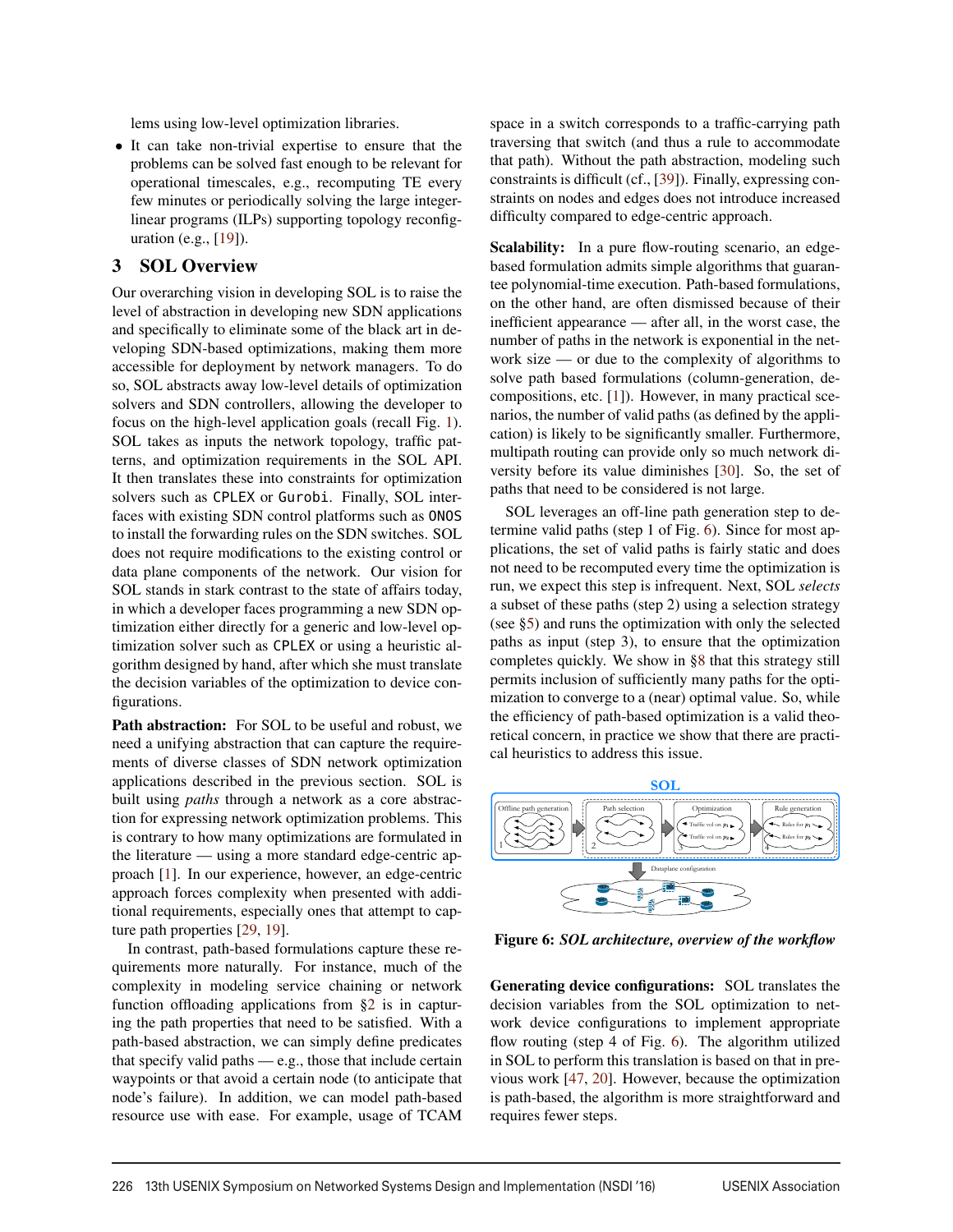nodes: Set of all nodes, part of the topology

links: Set of all links, part of the topology

classes: Set of all traffic classes

paths( $c$ ): Paths available for class  $c \in$  classes; output by path-selection stage (§5)

Figure 7: *Network data input*

|          | Var.                                                 | Description                                                                                                                                                                                                                                    |
|----------|------------------------------------------------------|------------------------------------------------------------------------------------------------------------------------------------------------------------------------------------------------------------------------------------------------|
| Decision | $x_{c,p}$<br>$b_p$<br>$b_{\nu}$<br>bı<br>$capvar'$ , | Fraction of class- $c$ flows allocated to path<br>$p \in$ paths(c); non-integer<br>Is path $p$ used; binary<br>Is node $\nu$ used; binary<br>Is link <i>l</i> used; binary<br>Capacity allocated for resource $r$ at node $v$ ;<br>non-integer |
| Derived  | $a_c$<br>load <sub>l</sub><br>load".                 | Fraction of $c$ 's "demand" routed; non-integer<br>Amount of resource r consumed by flows<br>routed over link l; non-integer<br>Amount of resource r consumed by flows<br>routed via node $v$ ; non-integer                                    |

#### Figure 8: Variables internal to the optimization

## 4 SOL Detailed Design

In this section, we present the detailed design of SOL. We focus on the high-level API that the SDN application developer would use to express applications via SOL, and the impact of these API calls on the SOL's internal representation of the optimization problem. Note, however, that the developer "thinks" in terms of the highlevel API rather than low-level details of dealing with the solver-level variables, how paths are identified, etc.

A developer begins a new optimization in SOL by instantiating an opt object via the getOptimization function and then building the optimization using *constraint templates*, which we explain below.

## 4.1 Preliminaries

Data inputs: There are two basic data inputs that the developer needs to provide to any network optimization. First, the network topology is a required input, specified as a graph with nodes and links. It also contains metadata of node/edge types or properties; e.g., nodes can have designated functions like "switch" or "middlebox". Second, SOL needs a specification of *traffic classes*, where each class *c* has associated ingress and egress nodes and some expected traffic volume. Each class can (optionally) be associated with a specification of the "processing" required for traffic in this class, e.g., service chaining. Finally, to each traffic class *c* is associated a set  $paths(c)$  available to route flows in class  $c$ ; paths $(c)$  is output by a path-selection preprocessing step described in §5.

Internal variables: SOL internally defines a set of variables summarized in Fig. 8. We reiterate that the developer does not need to reason about these variables and uses a high-level mental model as discussed earlier. There are two main kinds of variables:

- *Decision variables* that identify key optimization control decisions. The most fundamental decision variable is  $x_{c,p}$ , which captures traffic routing decisions and denotes the fraction of flow for a traffic class *c* that path  $p \in$  paths $(c)$  carries. This variable is central to various types of resource management applications as we will see later. To capture topological requirements (e.g., §2.3), we introduce three binary decision variables  $b_p$ ,  $b_v$ , and  $b_l$  that denote whether each path, node or link (respectively) is enabled  $(= 1)$ or disabled (= 0). The variable *capvar*<sup>*r*</sup><sub>*v*</sub> is the SOLassigned allocation of resource-*r* to node *v*.
- *Derived variables* are functions defined over the above decision variables that serve as convenient "shorthands". *ac* denotes the total fraction of flow for class *c* that is carried by all paths. The load variables *load*<sup>*r*</sup></sup> and *load*<sup>*r*</sup> model the consumption of resource *r* on node *v* and link *l*, respectively.

There are low-level API calls  $<sup>1</sup>$  that return the names of</sup> these internal variables, which can be used to access each one's value in a public map of names to values, if needed.

## 4.2 Routing requirements

Routing constraints control the allocation of flow in the network. addAllocateFlowConstraint creates the necessary structure for routing the traffic through a set of paths for each traffic class. Some network applications try to satisfy as much of their flow demands as possible (e.g., max-flow) while others (e.g., TE) want to "saturate" demands. For example, a developer of a TE application  $(\S2.1)$  would like to route all traffic though the network, and thus she would add the following high-level routing constraint templates to her empty opt object:

| opt.addAllocateFlowConstraint() |
|---------------------------------|
| opt.addRouteAllConstraint()     |

In contrast, a simple max-flow would only need addAllocateFlowConstraint since there is no requirement on saturating demands in that case.

The addEnforceSinglePath(*C*) constraint forces a single flow-carrying path per class  $c \in C$ , preventing flow-splitting and multipath routing.

Internals: addAllocateFlowConstraint ensures that the total traffic flow across all chosen paths for the class *c* matches the variable *ac*.

$$
\forall c \in \texttt{classes}: \sum_{p \in \texttt{paths}(c)} x_{c,p} = a_c
$$

<sup>1</sup>We also expose low-level APIs (see Appendix A) for advanced users.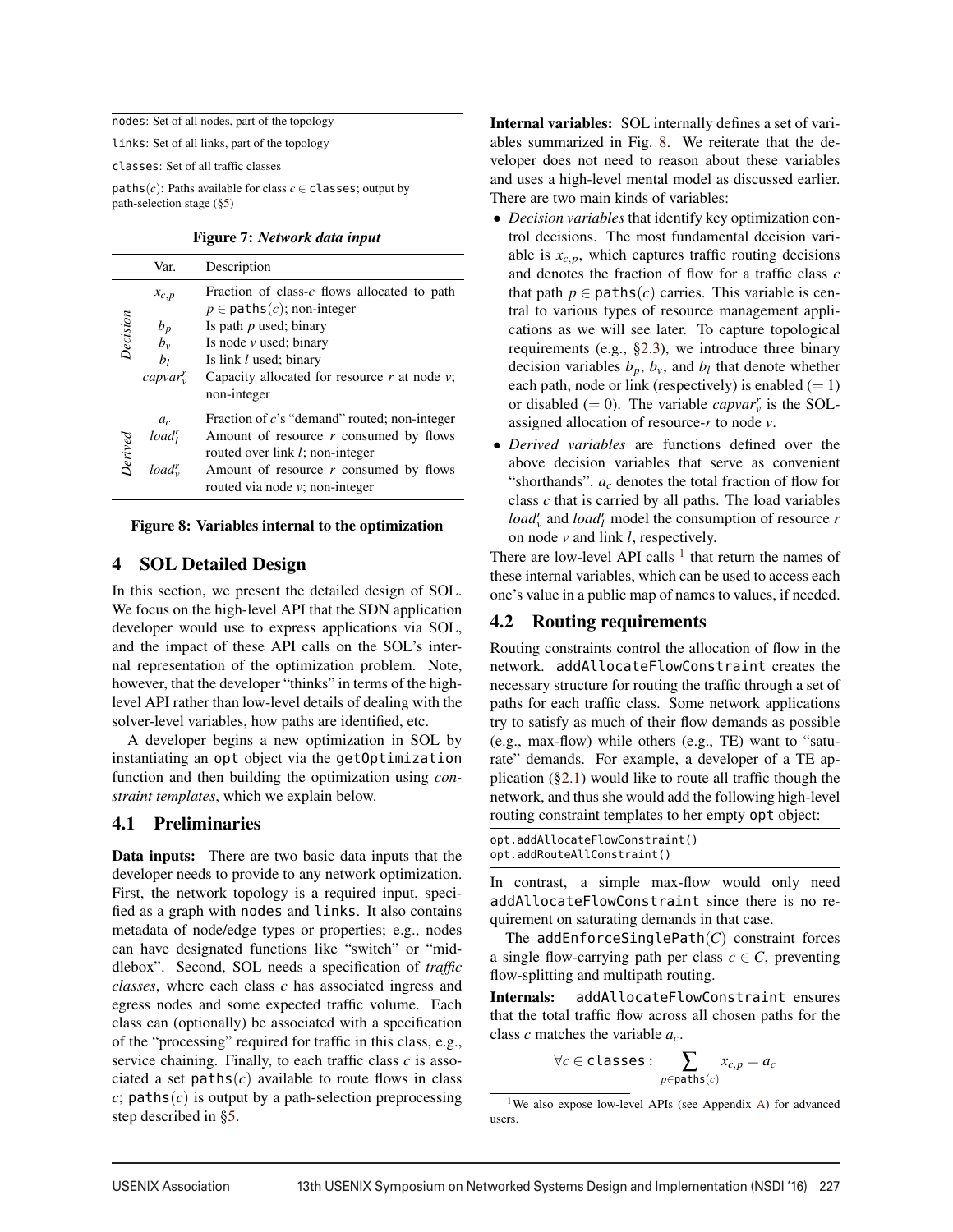| Group                                     | Function                                                                      | Description                                                                                                                                |
|-------------------------------------------|-------------------------------------------------------------------------------|--------------------------------------------------------------------------------------------------------------------------------------------|
| Routing<br>$(C \subseteq \text{classes})$ | addAllocateFlowConstraint<br>addRouteAllConstraint<br>addEnforcesinglePath(C) | Allocate flow in the network<br>Route all traffic demands<br>For each $c \in C$ , at most one $p \in$ paths $(c)$ is                       |
|                                           |                                                                               | enabled.                                                                                                                                   |
|                                           | addLinkCapacityConstraint (r, lnCap,<br>linkCapFn)                            | If $l$ is in $lnCap$ , then limit utilization of link<br>resource r on link l to $lnCap[l]$ .                                              |
|                                           | addNodeCapacityConstraint (r, ndCap,<br>nodeCapFn)                            | If $v$ is in $ndCap$ , then limit utilization of node<br>resource r on node v to $ndCap[v]$ .                                              |
| Capacities                                | addNodeCapacityPerPathConstant (r,<br>$ndCap$ , nodeCapFn)                    | If $v$ is in $ndCap$ , then limit utilization of node<br>resource r on node v by enabled paths to $ndCap[v]$ .                             |
|                                           | addCapacityBudgetConstraint (r, N, totCap)                                    | Limit total type- $r$ resources allocated to nodes in<br>$N \subseteq$ nodes to <i>totCap</i> . Used when SOL is<br>allocating capacities. |
|                                           | addRequired11NodesConstruct(C)                                                | For each $c \in C$ and each $p \in$ paths $(c)$ , p can be<br>enabled iff all nodes on $p$ are enabled.                                    |
|                                           | addRequiredSomeNodesConstruct (C)                                             | For each $c \in C$ and each $p \in$ paths $(c)$ , p can be<br>enabled iff some node on $p$ is enabled.                                     |
| <i>Topology</i><br>control                | addRequired1EedgesConstruct(C)                                                | For each $c \in C$ and each $p \in$ paths $(c)$ , p can be<br>enabled iff all links on $p$ are enabled.                                    |
| $(C \subseteq classes)$                   | addPathDisableConstant(C)                                                     | For each $c \in C$ and each $p \in$ paths $(c)$ , p can carry<br>traffic only if it is enabled.                                            |
|                                           | addBudgetConstant (nodeBudgetFn, k)                                           | Total cost of enabled nodes, as computed using<br>nodeBudgetFn, is at most $k$ .                                                           |
| Objective                                 | setPredefinedObjective (name)                                                 | Set one of the predefined functions as the objective<br>(see Fig. $11$ ).                                                                  |

Figure 9: *Selected constraint template functions for building optimizations; see Fig. 10 for* **linkCapFn***,* **nodeCapFn***, and* **nodeBudgetFn**

Similarly, addRouteAllConstraint implies:

$$
\forall c \in \text{classes} : a_c = 1
$$

Due to space limitations, we do not provide the formal basis for addEnforceSinglePath.

#### 4.3 Resource capacity constraints

As we saw in §2, SDN optimizations have to deal with a variety of capacity constraints for network resources such as link bandwidth, switch rules, and middlebox CPU and memory. SOL allows users to write custom resource management logic by specifying several "cost" functions, depicted in Fig. 10. These functions prescribe how to compute the cost of routing traffic through a link, a node, or a given path. SOL provides default implementations of these for common tasks, but allows the user to specify their own logic, as well, as we will show later (§6).

These cost functions can then be passed into constraint templates. For example, to add a constraint that limits link usage, the user can invoke the template function addLinkCapacityConstraint with a resource that we are constraining (e.g., 'bandwidth'), a map of links to their capacities, $<sup>2</sup>$  and optionally, a custom linkCapFn to</sup> compute the cost of traffic on a link.

```
opt.addLinkCapacityConstraint ('bandwidth',
    \{(1,2): 10**7, (2,3): 10**7\},defaultLinkFunction)
```
This indicates that bandwidth should not exceed 10 Mbps for links 1-2 and 2-3. Note that the default function is purely for illustration; the developer can write her own linkCapFn (recall Fig. 10).

addNodeCapacityPerPathConstraint generates constraints on the nodes that do not depend on the traffic, but rather on the routing path. That is, the cost of routing at a node does not depend on the volume or type of traffic being routed; it depends on the path and its properties. The best example of such usage is accounting for the limited rule space on a network switch (e.g., §2.2). If a path is "active", the rule must be installed on each switch to support the path.

Internals: addLinkCapacityConstraint and addNodeCapacityConstraint rely on linkCapFn and nodeCapFn, respectively, to compute the cost of using a particular resource at a link or node if all of the class-*c* traffic was routed to it. Internally, the load is multiplied by the  $x_{c,p}$  variable to capture the load accu-

capacity of TBA (meaning To Be Allocated) can be specified, instead.

 $2$ When capacities should be allocated by the optimization itself, a

<sup>228 13</sup>th USENIX Symposium on Networked Systems Design and Implementation (NSDI '16) USENIX Association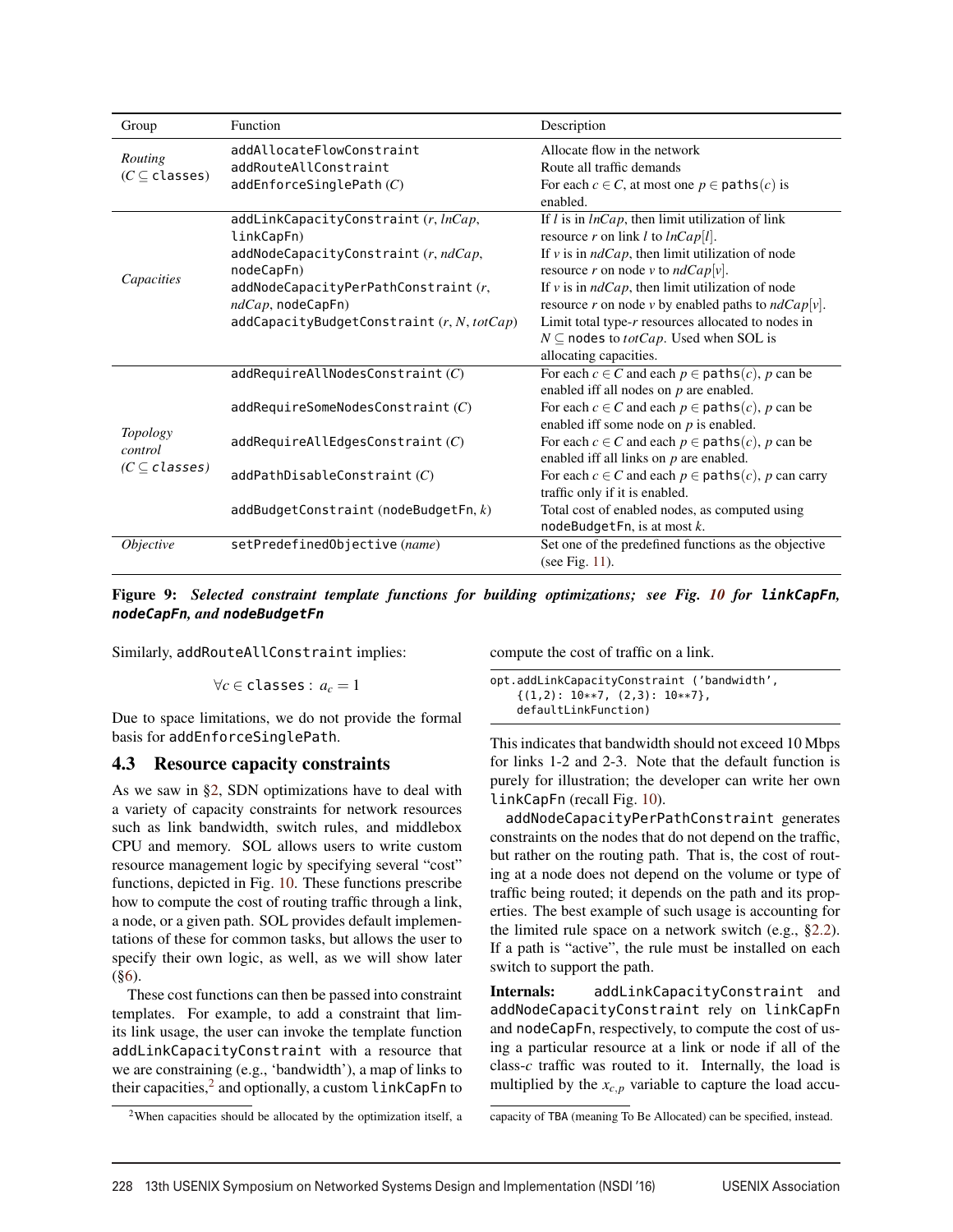LinkCapFn( $l, c, p, r$ ): Amount of resource type  $r$  consumed if all class-*c* traffic is allocated to path  $p \ni l$  for link *l* 

nodeCapFn( $v, c, p, r$ ): Amount of resource *r* consumed if all class-*c* traffic is allocated to path  $p \ni v$  for node *v* 

nodeBudgetFn(*v*): Cost of using node *v*; required with addBudgetConstraint

routingCostFn(*p*): Cost of routing along path *p*; required with minRoutingCost

 $predicte(p)$ : Determine whether any given path is valid by returning True or False

#### Figure 10: *Customizable functions*

rately, then the load is capped by a user-provided *lnCap* (*ndCap*), which is a mapping of links (nodes) to capacities for a given resource *r*. (Similar node capacity equations not shown for brevity.)

$$
\forall l \text{ in } lnCap: \\
load_l^r = \sum_c \sum_{p \in paths(c): l \in p} x_{c,p} \times \text{linkCapFn}(l, c, p, r)
$$
\n
$$
load_l^r \leq lnCap[l]
$$

The addNodeCapacityPerPathConstraint functions a bit differently, as it depends on enabled paths:

∀*v* in *ndCap* :  $load^r_v = \sum_c \sum_{p \in \texttt{paths}(i)}$ *p*∈paths(*c*):*v*∈*p*  $b_p \times \text{nodeCapFn}(v, c, p, r)$  $load_v^r \leq capvar_v^r$ if  $ndCap[v] \neq \textsf{TBA}$  then  $capvar_v^r = ndCap[v]$ 

# 4.4 Node/link activation constraints

Next set of constraints, when used, allow developers to logically model the act of *enabling* or *disabling* nodes, links, and paths; e.g., for managing energy or other costs (e.g., §2.3). We identify two possible modes of interactions between these topology modifiers, and the optimization developer can choose the one that is most suitable for their context. 1) addRequireAllNodesConstraint captures the property that disabling a node disables all paths that traverse it; and 2) addRequireSomeNodesConstraint captures the property that enabling a node permits any path traversing it to be enabled, as well. The latter version is suitable when, e.g., a node can still route traffic even if its other (middlebox) functionality is disabled, and so a path containing that node is potentially useful as providing middlebox functions if at least one of its nodes is enabled. There are analogous constraint templates for links, but we omit them here for brevity. A third constraint template, addPathDisableConstraint, restricts a path to carry traffic only if it is enabled.

For example, a developer trying to implement the application from  $\S 2.3$  can model the requirements for shutting off datacenter nodes by adding the addRequireAllNodesConstraint and addPathDisableConstraint templates:

| opt.addRequireAllNodesConstraint (trafficClasses) |  |
|---------------------------------------------------|--|
| opt.addPathDisableConstraint (trafficClasses)     |  |

Other efficiency considerations may enforce a budget on the number of enabled nodes, to model constraints on total power consumption of switches/middleboxes, cost and budget of installing/upgrading particular switches, etc. These are captured via the addBudgetConstraint template function.

Internals: Internally, these topology modification templates are achieved using the binary variables we introduced earlier. Specifically, the above requirements can be formalized as follows:

|                               | $\forall p \in$ paths $(c)$ :   |
|-------------------------------|---------------------------------|
| addRequireAllNodesConstraint  | $\forall v \in p : b_p \le b_v$ |
| addRequireSomeNodesConstraint | $b_p \leq \sum_{v \in p} b_v$   |
| addPathDisableConstraint      | $x_{c,p} \leq b_p$              |
|                               |                                 |

Naturally, similar constraints are constructed for links. Note that addPathDisableConstraint is crucial to the correctness of the optimization in that it enforces that no traffic traverses a disabled path. For brevity, we do not provide the formal equations for addBudgetConstraint.

# 4.5 Specifying network objectives

The goal of SDN applications is eventually to optimize some network-wide objective, e.g., maximizing the network throughput, balancing load, or minimizing total traffic footprint. Fig. 11 lists the most common objective functions, drawing on the applications considered in §2. For instance, the developer of a TE application may want to implement the objective of minimizing the maximum link load and thus add the following code snippet:

```
opt.setPredefinedObjective (minMaxLinkLoad,
    'bandwidth')
```
Other optimizations (e.g.,  $\S 2.4$ ) may need to minimize the total routing cost and include a minRoutingCost objective. This objective is parameterized with routingCostFn $(p)$ ; i.e., developers can plugin their own cost metrics such as number of hops or link weights. As shown, we also provide a range of natural loadbalancing templates. SOL also exposes a low-level API for specifying other complex objective functions, which we describe in Appendix A.

# 5 Path generation and selection

Given these constraint templates, the remaining question is how we populate the path set  $\mathsf{paths}(c)$  for each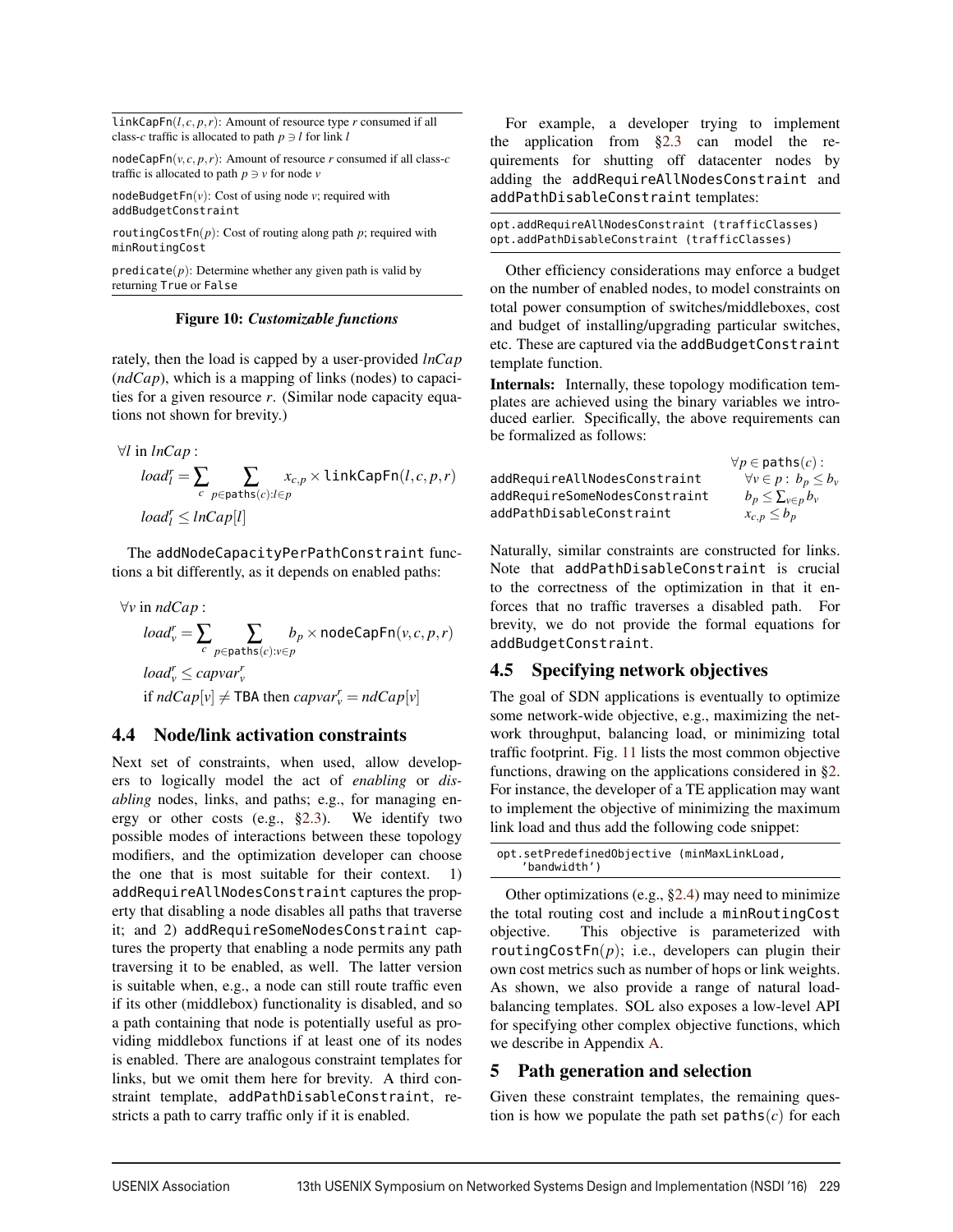| maxAllFlow        | maximize<br>$a_c$                                                                |
|-------------------|----------------------------------------------------------------------------------|
|                   | $c \in$ classes<br>minMaxNodeLoad $(r)$ minimize max $load_v^r$<br>$v \in$ nodes |
| minMaxLinkLoad(r) | minimize $\max_{l \in \text{links}} load_l^r$                                    |
| minRoutingCost    | $\sum$ routingCostFn $(p) \times x_{c,p}$<br>c, p                                |

| <b>Figure 11: Common objective functions</b> |  |  |  |
|----------------------------------------------|--|--|--|
|----------------------------------------------|--|--|--|

traffic class *c* to meet two requirements. First, each  $p \in$  paths(*c*) should satisfy the desired policy specification for the class  $c$ . Second,  $paths(c)$  should contain paths for each class *c* that make the formulation tractable and yet yield near-optimal results. We describe how we address each concern next.

Generation: First, to populate the paths, SOL does an offline enumeration of all simple (i.e., no loops) paths per class.<sup>3</sup> Given this set, we filter out the paths that do not satisfy the user-defined predicate predicate, i.e., where  $\text{predicate}(p) = \text{True only if } p \text{ is a valid path.}$ (We can generalize this to allow different predicates per class; not shown for brevity.)

In practice, we implement the predicate as a flexible Python callable function rather than constrain ourselves to specific notions of path validity (e.g., regular expressions as in prior work [45]). Using this predicate gives the user flexibility to capture a range of possible requirements. Examples include waypoint enforcement (forcing traffic through a series of middleboxes in order); enforcing redundant processing (e.g., through multiple IDS, in case one fails open); and limiting network latency by mandating shorter paths.

Selection: Using all valid paths per class may be inefficient since the number of paths grows exponentially with the size of the network, meaning that the LP/ILP that SOL generates will quickly become too large to solve in reasonable time. SOL thus provides path selection algorithms that choose a subset of valid paths (number of paths denoted as selectNumber) that are still likely to yield near-optimal results in practice. Specifically, two natural methods work well across the spectrum of applications we have considered: (1) shortest paths for latency-sensitive applications (selectStrategy = shortest) or (2) random paths for applications involving load balancing (selectStrategy = random). SOL is flexible to incorporate other selection strategies, e.g., picking paths with minimal node overlap for fault tolerance. We find random works well for many applications that require load balancing. We conjecture this is because choosing random paths on sufficiently rich topologies yields a high degree of edge-disjointedness among the chosen paths, yielding sufficient degrees of freedom

- <sup>1</sup> SIMPLE\_predicate = functools.partial(waypointMboxPredicate , order=('fw','ids'))
- <sup>2</sup> **def** SIMPLE\_NodeCapFunc(node,tc,path,resource,nodeCaps):
- if resource=='cpu' and node in nodeCaps['cpu']:
- <sup>4</sup> **return** tc.volFlows\*tc.cpuCost/nodeCaps[resource][node]
- <sup>5</sup> capFunc = functools.partial(SIMPLE\_NodeCapFunc, nodeCaps= nodeCaps)
- <sup>7</sup> **def** SIMPLE\_TCAMFunc(node, tc, path, resource):
- 8 **return** 1
- 9 # Path generation, typically run once in a precomputation phase
- $10$  opt = getOptimization()
- 11 pptc = generatePathsPerTrafficClass(topo, trafficClasses, SIMPLE\_predicate, 10, 1000,

functools.partial(useMboxModifier, chainLength=2)) 12 # Allocate traffic to paths

- 13 pptc = chooserand(pptc,  $5$ )
- 14 opt.addDecisionVariables(pptc)
- 15 opt.addBinaryVariables(pptc, topo, ['path','node'])
- 16 opt.addAllocateFlowConstraint(pptc)
- 17 opt.addRouteAllConstraint(pptc)
- 18 opt.addLinkCapacityConstraint(pptc, 'bandwidth', linkCaps, defaultLinkFuncNoNormalize)
- 19 opt.addNodeCapacityConstraint(pptc, 'cpu', {node: 1 **for** node **in** topo.nodes() **if** 'fw' **or** 'ids' **in** topo.getServiceTypes(node)}, capFunc) 20 opt.addNodeCapacityPerPathConstraint(pptc, 'tcam',
	- nodeCaps['tcam'], SIMPLE\_TCAMFunc)
- 21 opt.setPredefinedObjective('minmaxnodeload','cpu') 22 opt.solve()
- 23 obj = opt.getSolvedObjective()
- 24 pathFractions = opt.getPathFractions(pptc)
- 25  $c =$  controller()
- 26 c.pushRoutes(c.getRoutes(pathFractions))

#### Figure 12: *Code to express SIMPLE [39] in SOL*

for balancing loads.

Developer API: The developer can specify the path predicate and selection strategy, but she does not need to be involved in the low-level details of generation and selection. SOL also provides APIs for developers to add their own logic for generation and selection; we do not discuss these due to space limitations.

#### 6 Examples

Next, we show end-to-end examples to highlight the ease of using the SOL APIs to write existing and novel SDN network optimizations. These examples are actual Python code that can be run, not just pseudocode. By comparison, the code is significantly higher-level and more readable than the equivalent CPLEX code would be, as it does not need to deal with large numbers of underlying variables and constraints.

Service chaining  $(\S2.2)$ : As a concrete instance of the service chaining example, we consider SIMPLE [39]. SIMPLE involves the following requirements: route all traffic through the network, enforce the service chain (e.g., "firewall followed by IDS") policy for all traffic, load balance across middleboxes, and do so while respecting CPU, TCAM, and bandwidth requirements. Fig. 12 shows how the SIMPLE optimization can be written in  $\approx$  25 lines of code. This listing assumes that topology and traffic classes have been set up, in the topo and

<sup>&</sup>lt;sup>3</sup>This is to simplify the forwarding rules without resorting to tunneling or packet tagging [39].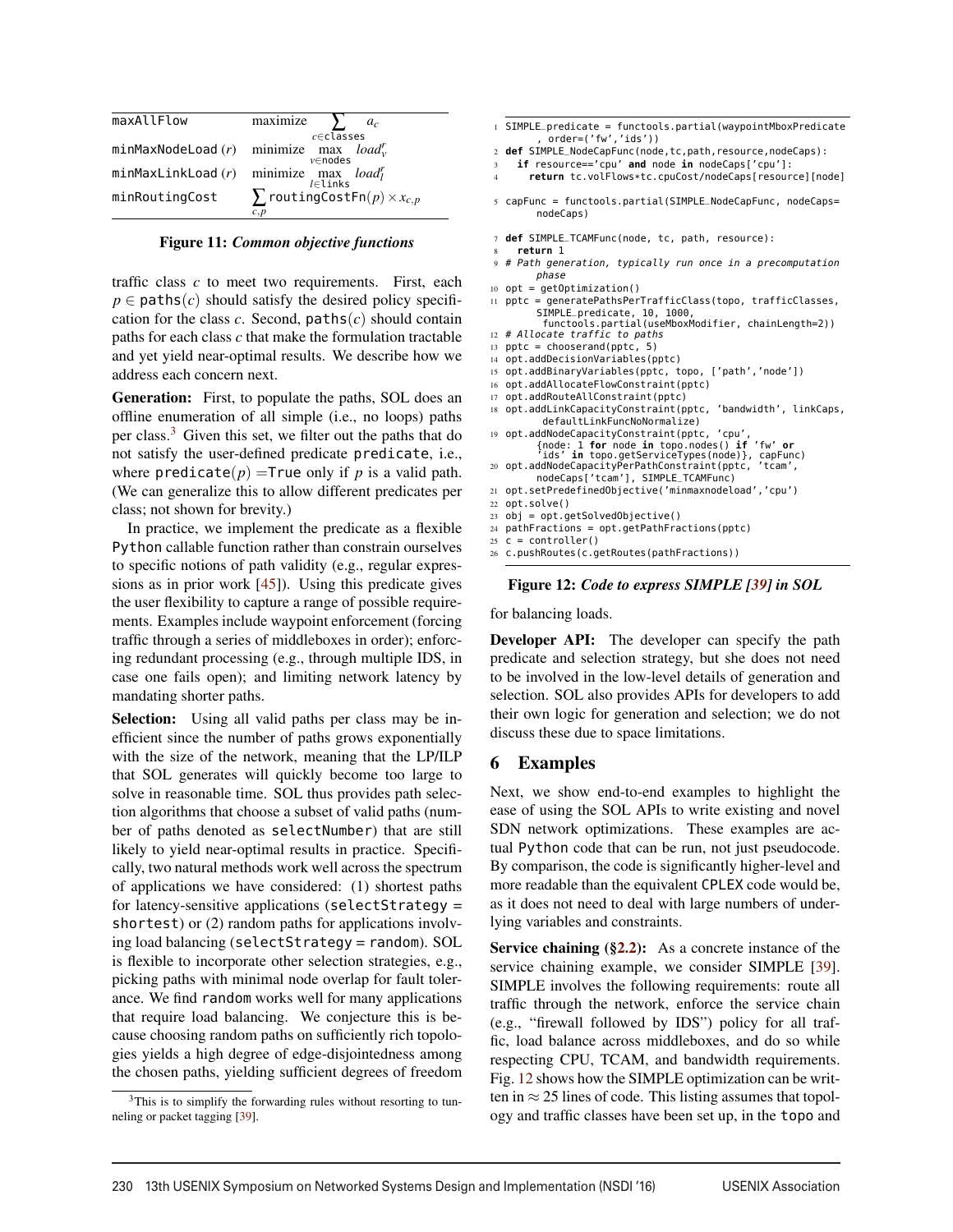trafficClasses objects, respectively.

The first part of the figure shows function definitions and the path generation step, which would typically be performed once as a precomputation step. We start by defining a path predicate (line 1) for basic enforcement through middleboxes by using the SOL-provided function with the middlebox order. The next few lines (lines 2–4) show a custom node capacity function to normalize the CPU load between 0 and 1. This computes the processing cost per traffic class (number of flows times CPU cost) normalized by the current node's capacity. Similarly, the TCAM capacity function captures that each path consumes a single rule per switch (line 7). The user gets the optimization object (line 10), and generates the paths (line 11), obtaining the "paths per traffic class" (pptc) object. The path generation algorithm is parameterized with the custom SIMPLE\_predicate, a limit on path length of 10 nodes, and a limit on the number of paths per class of 1000. It is also instructed to evaluate every possible use of two middleboxes on a routing path for inclusion as a distinct path in the output.

The remaining lines show what would be executed whenever a new allocation of traffic to paths is desired. Line 13 selects 5 random paths per traffic class; lines 14– 20 add the routing and capacity constraints. We use the default link capacity function for bandwidth constraints, and our own functions for CPU and TCAM capacity. Because the CPU capacity function normalizes the load, the capacity of each node is now 1 (line 19). The program selects a predefined objective to minimize the CPU load (line 21) and calls the solver (line 22). Finally, the program gets the results and interacts with the SDN controller to automatically install the rules (line 26).

ElasticTree [19]: Due to space limitations we only show the most important differences between Elastic-Tree and SIMPLE. There is no requirement on paths, and so nullPredicate is used for path generation. We use link binary variables (see line 1 below) and the node/link activation constraints (lines 2–4). Finally, we use the low-level API (see App. A) to define power consumption for switches and links (lines 5, 6, wherein "opt.bn(node)" and "opt.be $(u, v)$ " retrieve the names of variables  $b_{\text{node}}$  and  $b_{(u,v)}$  from Fig. 8, respectively) and use these variables to define a custom objective function (line 7).

We refer the reader to Appendix B for other examples that include new and more complex applications.

#### 7 Implementation

Developer interface: We currently provide a Python API for SDN optimization that is an extended version of the interface described in §4.

Invoking solvers: We use CPLEX (via its existing Python API) as our underlying solver. This choice largely reflects our familiarity with the tool, and we could substitute CPLEX with other solvers like Gurobi. SOL offers APIs to exploit solver capabilities to use a previously computed solution and incrementally find a new solution. This approach is typically faster than starting from scratch and so is useful for faster reconfigurations. SOL also allows hard-limiting of the optimization runtime, albeit affecting the optimality of the solution.

Path generation: Path generation is an inherently parallelizable process; we simply launch separate Python processes for different traffic classes. We currently support two path selection algorithms: random and shortest. It is easy to add more algorithms as new applications emerge.

Rule generation and control interface: We implement applications for ONOS [5] and use custom REST API to allow remote batch installation of the relevant rules. We generate the rules based on the optimization output, using network prefix splitting to implement the fractional responsibilities represented by the  $x_{c,p}$  variables. This step is similar to prior work that map fractional processing and forwarding responsibilities onto network flows (e.g., [47, 20]), and so we do not repeat it here. With ONOS, we leverage *path intents* [5]: while not required, it facilitates easier integration.

Minimizing reconfiguration changes: Networks are in flux during reconfigurations with potential performance or consistency implications, and thus it is desirable to minimize unnecessary configuration changes. SOL supports constraints that bound (or minimize) the logical distance between a previous solution and the new solution to help minimize the number of flows that have to be assigned a new route. In this way, SOL supports path selection that gives priority to previously selected paths.

# 8 Evaluation

In this section we show that SOL

- performs well with the ONOS controller;
- computes optimal solutions for published applications order(s) of magnitude faster than their original optimizations; allows to minimize traffic churn
- is either faster or has richer functionality than stateof-the-art related work;

<sup>1</sup> opt.addBinaryVariables(pptc,topo,['path','node','edge'])

<sup>2</sup> opt.addRequireAllNodesConstraint(pptc)

<sup>3</sup> opt.addRequireAllEdgesConstraint(pptc)

<sup>4</sup> opt.addPathDisableConstraint(pptc)

<sup>5</sup> opt.defineVar('SwitchPower', {opt.bn(node):switchPower[ node] **for** node **in** topo.nodes()})

<sup>6</sup> opt.defineVar('LinkPower', {opt.be(u, v): linkPower[(u, v )] **for** u, v **in** topo.links()})

<sup>7</sup> opt.setObjectiveCoeff({'SwitchPower': .75, 'LinkPower': .25}, 'min')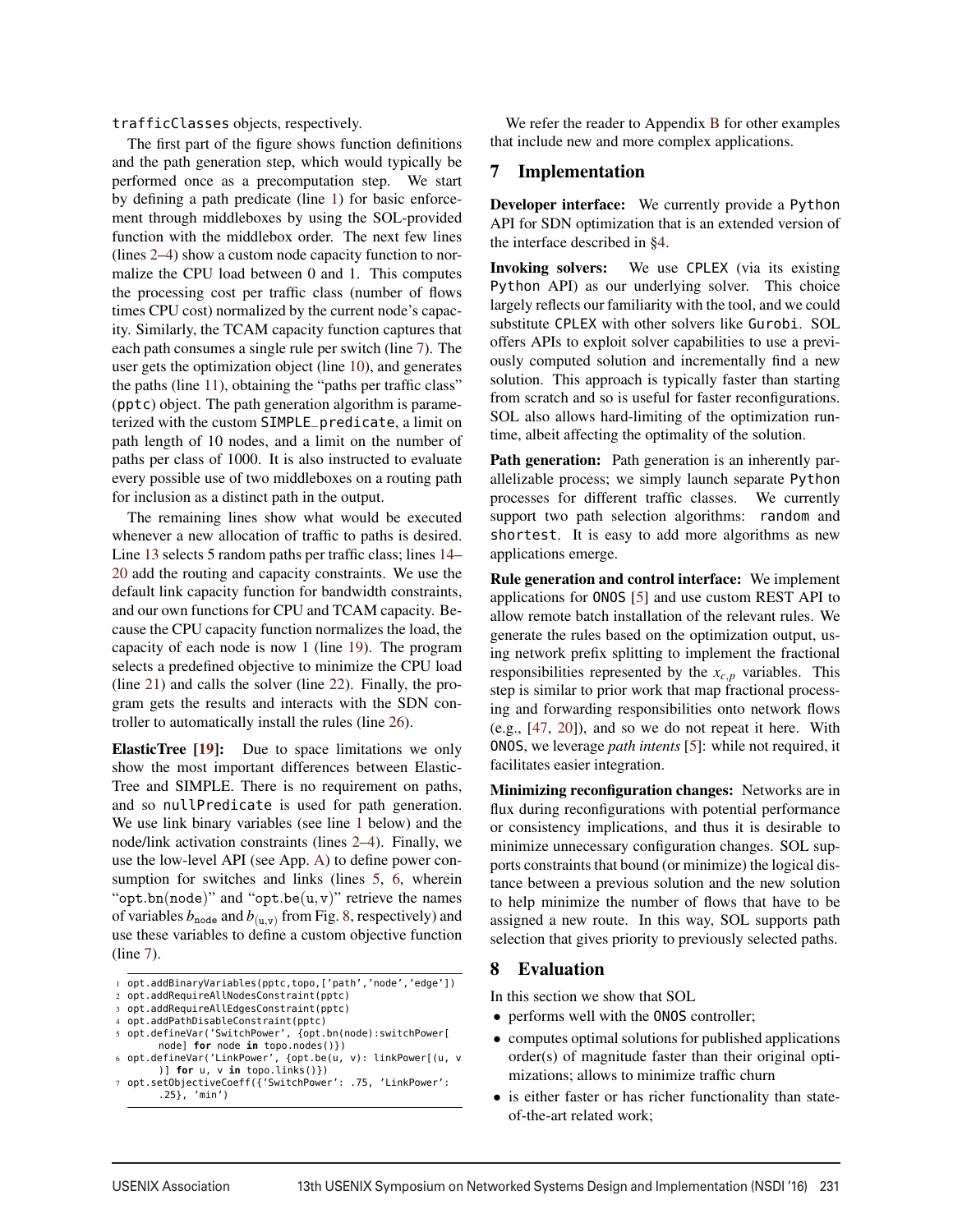

(a) *Time for SOL to configure the network using the* **ONOS** *controller for a traffic engineering application.* (b) *Route generation & installation time of SOL traffic engineering app vs.* **ONOS** *allpair shortest paths* Figure 13: *Deployment benchmarks using the* **ONOS** *controller*

- significantly reduces development effort in comparison to manually coding optimization applications; and
- scales well, because it computes near-optimal solutions using few paths per traffic class.

Setup: We evaluate the effect of using SOL to implement three existing SDN applications: ElasticTree [19], SIMPLE [39], and Panopticon [29]. For each application, we implemented the original formulation presented in prior work or obtained the original source code. We refer to these as "original" formulations (and solutions). We chose topologies of various sizes from the TopologyZoo dataset [28]; when indicating a topology, we generally include the number of nodes in the topology in parentheses, e.g., "Abilene (11)" for the 11-node Abilene topology. For ElasticTree, we also constructed FatTree topologies of various sizes [2]. We synthetically generated traffic matrices using a uniform traffic matrix for the FatTree networks and a gravity-based model [43] for the TopologyZoo topologies. We used randomly sampled values from a log-normal distribution as "populations" for the gravity model. Unless otherwise specified, we used 5 paths per traffic class when running SOL. All times below refer to computation on computers with 2.4GHz cores and 128GB of RAM. For deployment benchmarks, we used the default Mininet [31] virtual machine to emulate topologies.

#### 8.1 Deployment benchmarks

We setup a variety of emulated networks using Mininet and ONOS. We measured time for SOL to run the optimization for a traffic engineering goal and compute and install network routes. Fig. 13a shows the times to perform each step. SOL exhibits low optimization and route generation times, making route installation the most time-consuming part of the configuration process. This bottleneck is caused by the number of rules that must be installed and by the controller platform. Fig. 13b shows the time to generate and install routes for a traffic engineering application using SOL, in contrast to installing shortest path routes using methods available in ONOS. The difference is insignificant, and exists due to



### Figure 14: *Optimization runtime of SOL and original formulations; gray regions show where original formulation could not be solved within 30 mins*

the additional optimization time and because of the multiple paths per source-destination pair in the SOL case.

## 8.2 Optimality and scalability

Comparing to optimal: Next, we examine how well SOL's results match original solutions, which are optimal (by definition). In all cases except ElasticTree, SOL finds the optimal solution. Due to complexity of Elastic-Tree's optimization, SOL suffers a 10% optimality gap: the relative error in the objective value computed by SOL (i.e., relative to the true optimal objective value).

SOL solution times are at least one order of magnitude faster than solving the original formulations, and are often two or even three orders of magnitude faster. Fig. 14 shows run times to find original solutions. The runtime was capped at 30 min (1800 s), after which the execution was aborted. Several original formulations did not complete in that time, such as SIMPLE for topologies Bellcanada and larger, and Panopticon for Ion and larger. The topologies for which original solutions could not be found are indicated in the gray regions in Fig. 14.

Comparing to specialized heuristics: We found that SOL performs fairly well even compared to specialized heuristics. Specifically, we compared the performance of SOL to the custom heuristic for SIMPLE, obtained from its authors. The runtime of SOL is comparable to that of the SIMPLE heuristic algorithm, with a performance gap of at most 3 seconds on the largest topologies we considered (up 58 nodes, namely the "Dfn" topology). We believe the benefit of not having to design custom heuristics outweighs this performance gap.

Responding to traffic changes: We explore the benefits of the reconfiguration minimization capabilities of SOL, for simplicity dubbed "mindiff." We first computed an optimal solution for a traffic engineering application; then, a random permutation of the traffic matrix triggered the re-computation with mindiff enabled. When computing the new solution, we assigned  $4\times$  greater priority to the TE objective than the mindiff objective. Fig. 15a shows that with mindiff enabled, up to an additional 35%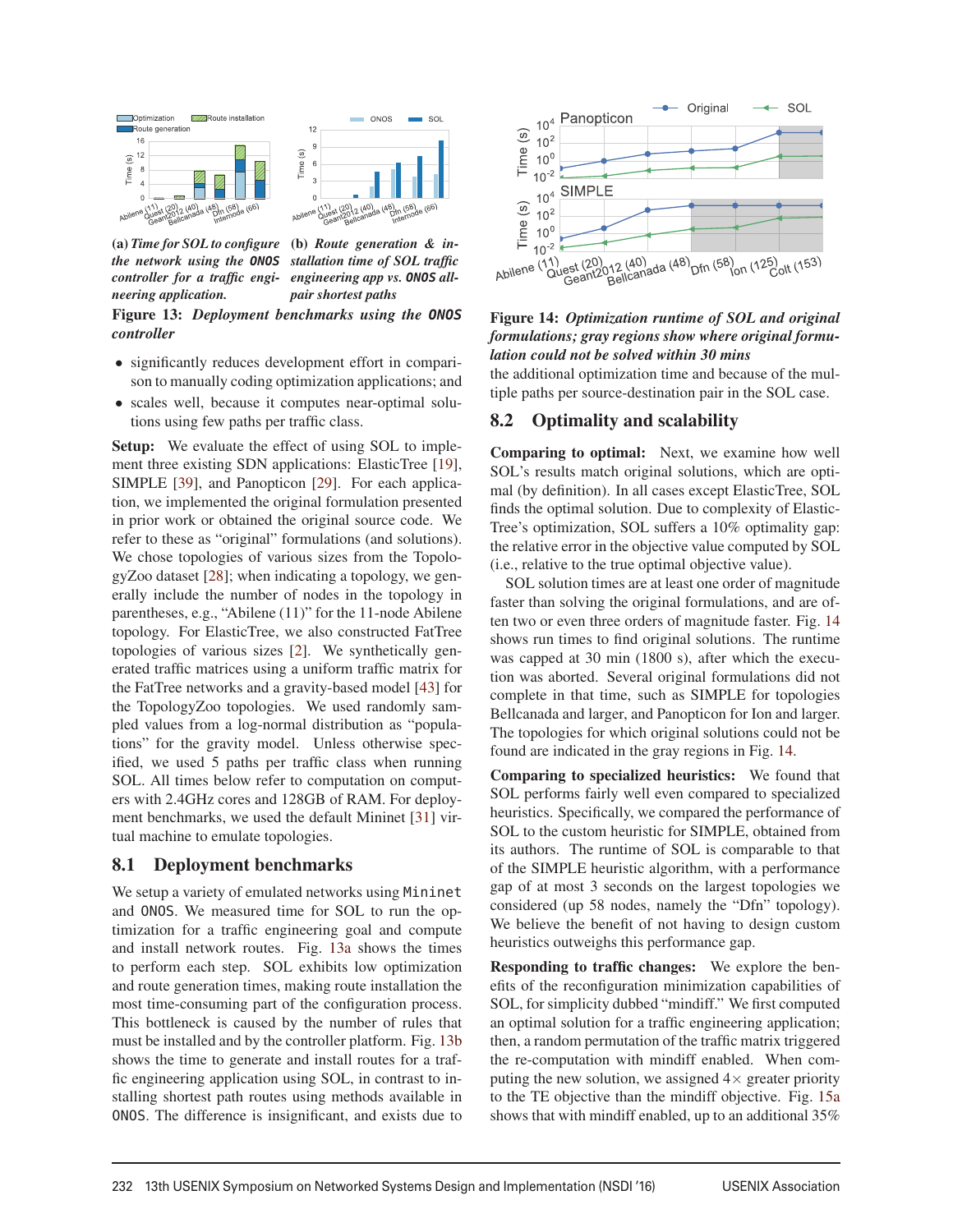



(a) *Fraction of traffic reassigned to different paths with and without "mindiff"* (b) *Optimality gap when using "mindiff"*

Figure 15: *Traffic shift and optimality gap when using reconfiguration minimization capabilities of SOL*<br>  $\begin{array}{r} \leftrightarrow \text{Number of the image} \\ \hline \end{array}$ 



(a) *Optimization runtimes of* (b) *Optimization runtimes of SOL and Merlin; gray re-SOL and DEFO, for a traffic gion indicates where Merlin engineering application did not complete in 30 mins*

Figure 16: *Runtime of SOL vs. state-of-the-art optimization frameworks*

of *total* traffic stays on its original paths across reconfigurations, versus being reassigned to new paths by the optimal solution. Naturally, SOL sacrifices some optimality in the original TE objective (shown in Fig. 15b).

# 8.3 Comparison to Merlin and DEFO

Merlin [45] tackles problems of network resource management similar to SOL. While the goals and formulations of Merlin and SOL are quite different, we use this comparison to highlight the generality of SOL and the power of its path abstraction. Specifically, Merlin uses a more heavyweight optimization that is always an ILP and operates on a graph that is substantially larger than the physical network. We implemented the example application taken from the Merlin paper using both SOL and Merlin. Fig. 16a shows that SOL outperforms Merlin by two or more orders of magnitude.

DEFO [18] is an optimization framework that aims to simplify traffic engineering [18]. We obtained the DEFO authors' implementation and compared the optimization times of DEFO and SOL on a simple traffic engineering application. DEFO and SOL exhibit comparable runtimes (see Fig. 16b). However, DEFO lacks the ability to express more complex applications and objectives and to filter paths by arbitrary predicates.

## 8.4 Developer benefits

SOL is a much simpler framework for encoding SDN optimization tasks, versus developing custom solutions by hand. In an effort to demonstrate this simplicity somewhat quantitatively, Table 1 shows the number of lines of code (LOC) in our SOL implementations of various applications ("SOL lines of code"), and the ratio of the LOC of the original formulations to the LOC for our SOL implementations ("Estimated improvement"). We acknowledge that lines-of-code comparisons are inexact, but we do not know of other ways of comparing "development effort" without conducting user studies.

| Name               | SOL lines<br>of code | Estimated<br>improvement |  |
|--------------------|----------------------|--------------------------|--|
| <b>ElasticTree</b> | 16                   | $21.8\times$             |  |
| Panopticon         | 13                   | $25.7\times$             |  |
| <b>SIMPLE</b>      | 21                   | $18.6\times$             |  |

#### Table 1: *Development effort benefits provided by SOL*

We believe that the improvements in Table 1 are conservative. First, producing original formulations is a much more complex and delicate process than writing SOL code. We primarily attribute this difference to needing to account for CPLEX (or other solvers, e.g., [17, 33]) particulars at all; with SOL, these particulars are completely hidden from the developer. Second, SOL translates its optimization results to device configurations, whereas this functionality is not even included in our scripts for producing original formulations. Producing device configurations from original solutions would require designing an extra algorithm to map the variables in each formulation to relevant device configurations.

#### 8.5 Sensitivity

SOL solutions require the specification of both the number (selectNumber) and type (shortest or random) of paths to select per traffic class. In this section, we quantify how sensitive SOL is to these parameters.

Number of Paths: Fig. 17 shows the SOL's runtime and optimality gap as a function of the number of paths per class for two applications: SIMPLE and Panopticon. Unsurprisingly, with a larger number of paths, SOL's runtime increases. However, this is not a significant concern, since we find optimal solutions at selectNumber as low as 5. These numbers are representative of all applications and topologies we have considered.



Figure 17: *Runtime and optimality gap as function of paths; optimality is achieved in most cases with as few as 5 paths per class*

Path selection strategy: We evaluated different selection strategies across topologies and applications (omit-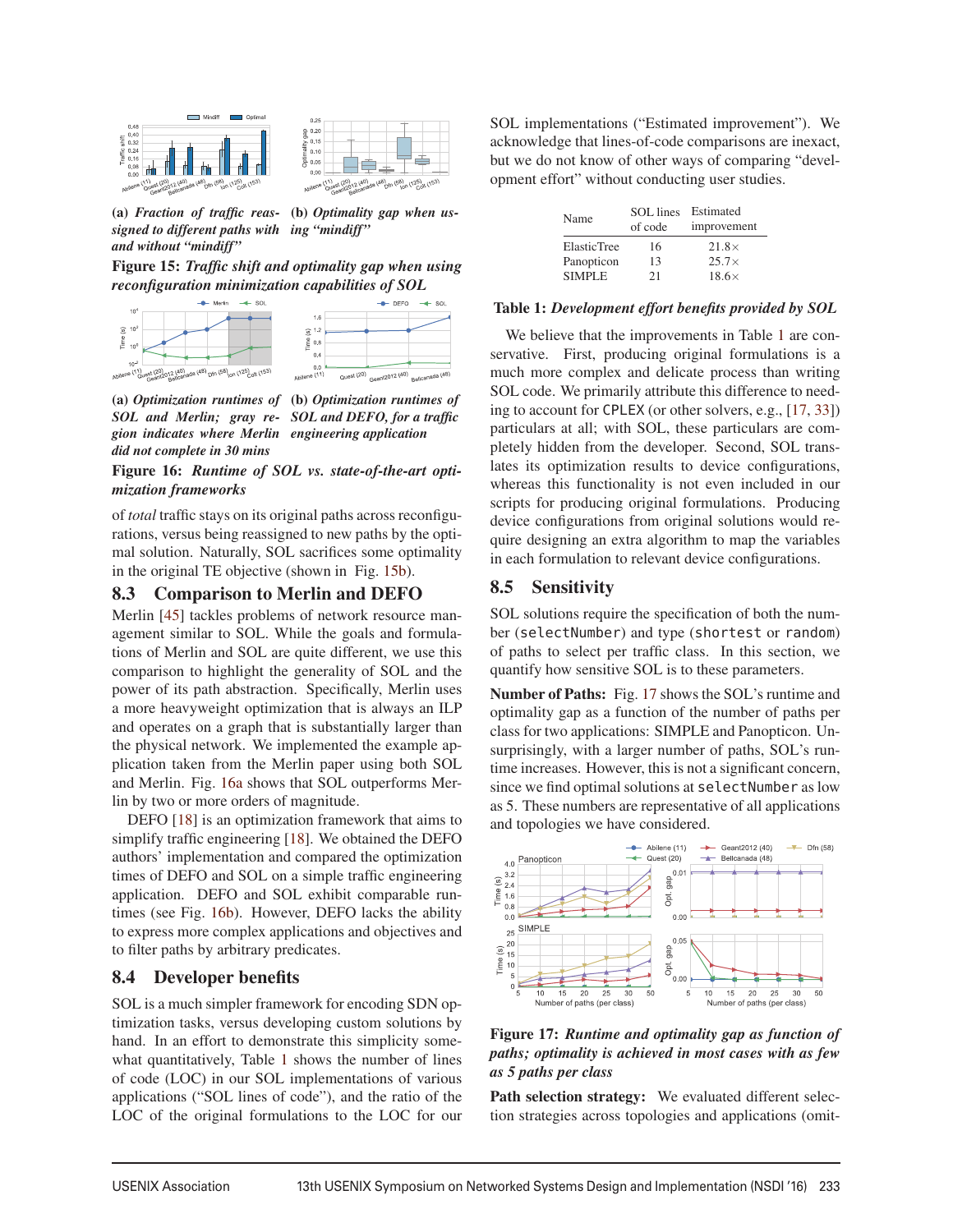ted for brevity). Our results were consistent with our experiences more generally that most problems lend themselves to a fairly obvious path selection strategy: those with need for load balancing are likely to benefit from random and those that are latency-sensitive benefit from shortest. If in doubt, however, both strategies can be attempted.

Path selection and generation costs: Since path selection is part of the optimization cycle, we ensure that path selection times are small, ranging from 0.1 to 3 seconds across topologies. Path selection is preceded by a path generation phase that enumerates the simple paths per class. Path generation is moderately costly for large topologies, e.g., taking <300 s for the largest presented topology, when parallelized to 60 threads. However, we emphasize that path generation can be relegated to an offline precomputation phase that is only performed once.

# 9 Discussion

Expressiveness of SOL: We make no claim that SOL is a panacea, capable of expressing *any* optimization, nor do we have a formal way to decide if a problem fits the SOL paradigm. We can provide guidelines as to which problems are well-suited (or not) for SOL. Optimizations with complex path predicates benefit greatly from SOL, as path generation and validation is performed offline, not during optimization. So do problems with resource constraints dependent on paths (e.g., SIMPLE with its TCAM constraints). Problems with no path predicates and very large interconnected topologies (i.e., large datacenter networks) are less likely to benefit from SOL. However, we plan to explore alternative approaches (e.g., hierarchical optimization) approaches to provide benefits in that space as well.

Analytical guarantees: While our empirical results suggest that random or shortest paths yield nearoptimal solutions with a small selectNumber, they also raise interesting theoretical questions: can we prove that these selection strategies permit near-optimal solutions for specific classes of problems?

Very large/dynamic networks: For very large networks (>100 nodes) SOL might not perform as well as heuristic solutions, especially for applications that require an ILP, since the number of paths grows very large. In such cases, we can utilize general approximation heuristics, such as randomized rounding, to maintain its ability to react to network changes quickly.

Composition: Having a unified optimization layer atop SDN controllers exposes opportunities to compose applications. We plan to explore these in future work.

## 10 Related Work

We already discussed the optimization applications that motivated SOL. Here we focus on other related work.

Higher-layer abstractions for SDN: This work includes new programming languages (e.g., [41, 12]), testing and verification tools (e.g, [27]), semantics for network updates (e.g., [42]), compilers for rule generation (e.g., [26]), abstractions for handling control conflicts (e.g., [4]), and APIs for users to express requirements (e.g., [10]). These works do not address the optimization component, which is the focus of SOL.

Languages for optimization: There are several modeling frameworks such as AMPL [13], Mosek [33], PyOpt [37], and PuLP [32] for expressing optimization tasks. However, these do not specifically simplify network optimization. SOL is a domain-specific library that operates at a higher level of semantics than these "wrappers". SOL offers a path-based abstraction for writing network optimizations, exploits this structure to solve these optimizations quickly, and generates network device configurations that implement its solutions.

Network resource management: Merlin is a language for network resource management [45]. In terms of the applications that it can support, Merlin is restricted to using path predicates expressed as regular expressions. Our experiments suggest that SOL is three orders of magnitude faster than Merlin using the same underlying solvers. That said, Merlin's "language-based" approach provides other capabilities (e.g., verified delegation) that SOL does not (try to) offer. DEFO is another optimization framework that focuses on traffic engineering and service chaining applications [18]. Their goal is not to develop a general framework, but rather to support easy management of carrier-grade networks, which they accomplish using a two-layer architecture and support for networks that are not OpenFlow-enabled via segment routing. Other works focus on traffic-steering optimization (e.g., [39, 7]). SOL offers a unifying abstraction that covers many network management applications.

# 11 Conclusion

While network optimization is central to many SDN applications, few efforts attempt to make it accessible. Our vision is a general, efficient framework for expressing and solving network optimizations. Our framework, SOL, achieves both generality and efficiency via a pathcentric abstraction. We showed that SOL can concisely express applications with diverse goals (traffic engineering, offloading, topology modification, service chaining, etc.) and yields optimal or near-optimal solutions with often better performance than custom formulations. Thus, SOL can lower the barrier to entry for novel SDN network optimization applications.

# Acknowledgments

We thank the anonymous reviewers and our shepherd, Ankit Singla, for helpful comments and guidance. This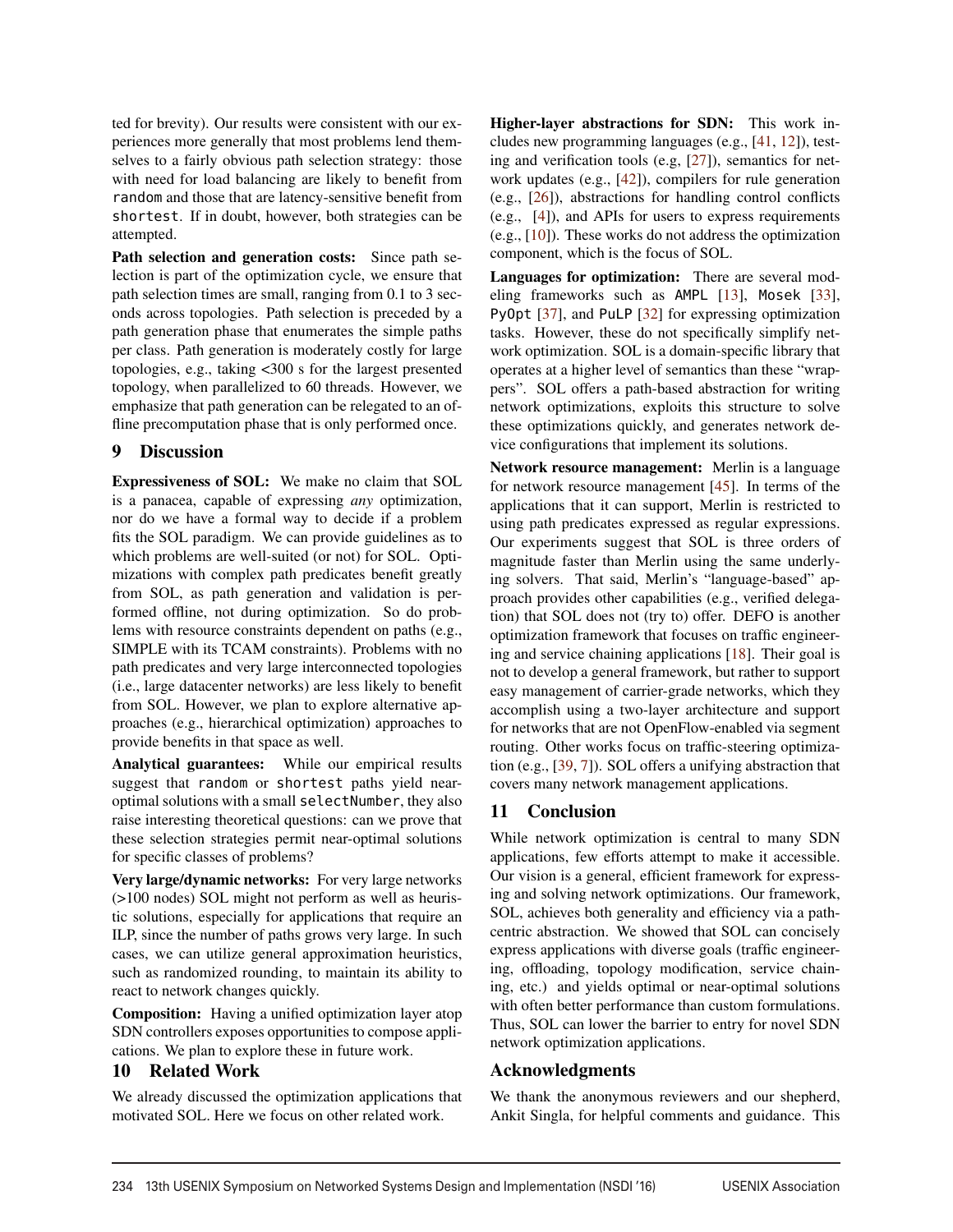work was supported in part by grant N00014-13-1-0048 from the Office of Naval Research, NSF grants 1535917 and 1536002, an NSF Graduate Research Fellowship, the Science of Security Lablet at North Carolina State University, and by Intel Labs' University Research Office.

#### References

- [1] R. K. Ahuja, T. L. Magnanti, and J. B. Orlin. *Network flows: theory, algorithms, and applications*. Prentice hall, 1993.
- [2] M. Al-Fares, A. Loukissas, and A. Vahdat. A scalable, commodity data center network architecture. In *ACM SIGCOMM Computer Communication Review*, volume 38, pages 63–74, 2008.
- [3] M. Allalouf and Y. Shavitt. Centralized and distributed algorithms for routing and weighted maxmin fair bandwidth allocation. *ACM/IEEE Transactions on Networking*, 16(5):1015–1024, 2008.
- [4] A. AuYoung, S. Banerjee, J. Lee, J. C. Mogul, J. Mudigonda, L. Popa, P. Sharma, and Y. Turner. Corybantic: Towards the modular composition of SDN control programs. In *ACM HotNets*, 2013.
- [5] P. Berde, M. Gerola, J. Hart, Y. Higuchi, M. Kobayashi, T. Koide, B. Lantz, B. O'Connor, P. Radoslavov, W. Snow, et al. ONOS: towards an open, distributed SDN OS. In *Proceedings of the third workshop on Hot topics in software defined networking*, pages 1–6. ACM, 2014.
- [6] A. Bremler-Barr, Y. Harchol, D. Hay, and Y. Koral. Deep packet inspection as a service. In *ACM CoNEXT*, pages 271–282, 2014.
- [7] Z. Cao, M. Kodialam, and T. Lakshman. Traffic steering in software defined networks: planning and online routing. In *ACM SIGCOMM Workshop on Distributed Cloud Computing*, pages 65– 70, 2014.
- [8] M. Charikar, Y. Naamad, J. Rexford, and K. Zou. Multi-Commodity Flow with In-Network Processing. Manuscript, www.cs.princeton.edu/ ~jrex/papers/mopt14.pdf.
- [9] E. Danna, S. Mandal, and A. Singh. A practical algorithm for balancing the max-min fairness and throughput objectives in traffic engineering. In *IEEE Conference on Computer Communications*, pages 846–854, 2012.
- [10] A. Ferguson, A. Guha, C. Liang, R. Fonseca, and S. Krishnamurthi. Participatory networking: An API for application control of SDNs. In *ACM SIG-COMM*, August 2013.
- [11] B. Fortz and M. Thorup. Internet traffic engineering by optimizing OSPF weights. In *IEEE Conference on Computer Communications*, volume 2, 2000.
- [12] N. Foster, R. Harrison, M. J. Freedman, C. Monsanto, J. Rexford, A. Story, and D. Walker. Frenetic: A network programming language. In *ACM SIGPLAN Notices*, volume 46, pages 279–291, 2011.
- [13] R. Fourer, D. M. Gay, and B. W. Kernighan. *AMPL: A mathematical programming language*. AT&T Bell Laboratories Murray Hill, 1987.
- [14] A. Gember, A. Krishnamurthy, S. S. John, R. Grandl, X. Gao, A. Anand, T. Benson, V. Sekar, and A. Akella. Stratos: A network-aware orchestration layer for virtual middleboxes in clouds. *arXiv preprint arXiv:1305.0209*, 2013.
- [15] A. Gember-Jacobson, R. Viswanathan, C. Prakash, R. Grandl, J. Khalid, S. Das, and A. Akella. OpenNF: Enabling innovation in network function control. In *ACM SIGCOMM*, 2014.
- [16] G. Gibb, H. Zeng, and N. McKeown. Outsourcing network functionality. In *ACM SIGCOMM Workshop on Hot Topics in Software Defined Networking*, 2012.
- [17] Gurobi. http://www.gurobi.com/.
- [18] R. Hartert, S. Vissicchio, P. Schaus, O. Bonaventure, C. Filsfils, T. Telkamp, and P. Francois. A declarative and expressive approach to control forwarding paths in carrier-grade networks. In *ACM SIGCOMM*, 2015.
- [19] B. Heller, S. Seetharaman, P. Mahadevan, Y. Yiakoumis, P. Sharma, S. Banerjee, and N. McKeown. ElasticTree: Saving energy in data center networks. In *USENIX Symposium on Networked Systems Design and Implementation*, pages 19–21, 2010.
- [20] V. Heorhiadi, S. K. Fayaz, M. K. Reiter, and V. Sekar. SNIPS: A software-defined approach for scaling intrusion prevention systems via offloading. In *10th International Conference on Information Systems Security*, Dec. 2014.
- [21] V. Heorhiadi, M. K. Reiter, and V. Sekar. New opportunities for load balancing in network-wide intrusion detection systems. In *ACM CoNEXT*, 2012.
- [22] V. Heorhiadi, M. K. Reiter, and V. Sekar. SOL bitbucket repository. https://bitbucket.org/progwriter/sol/, 2015.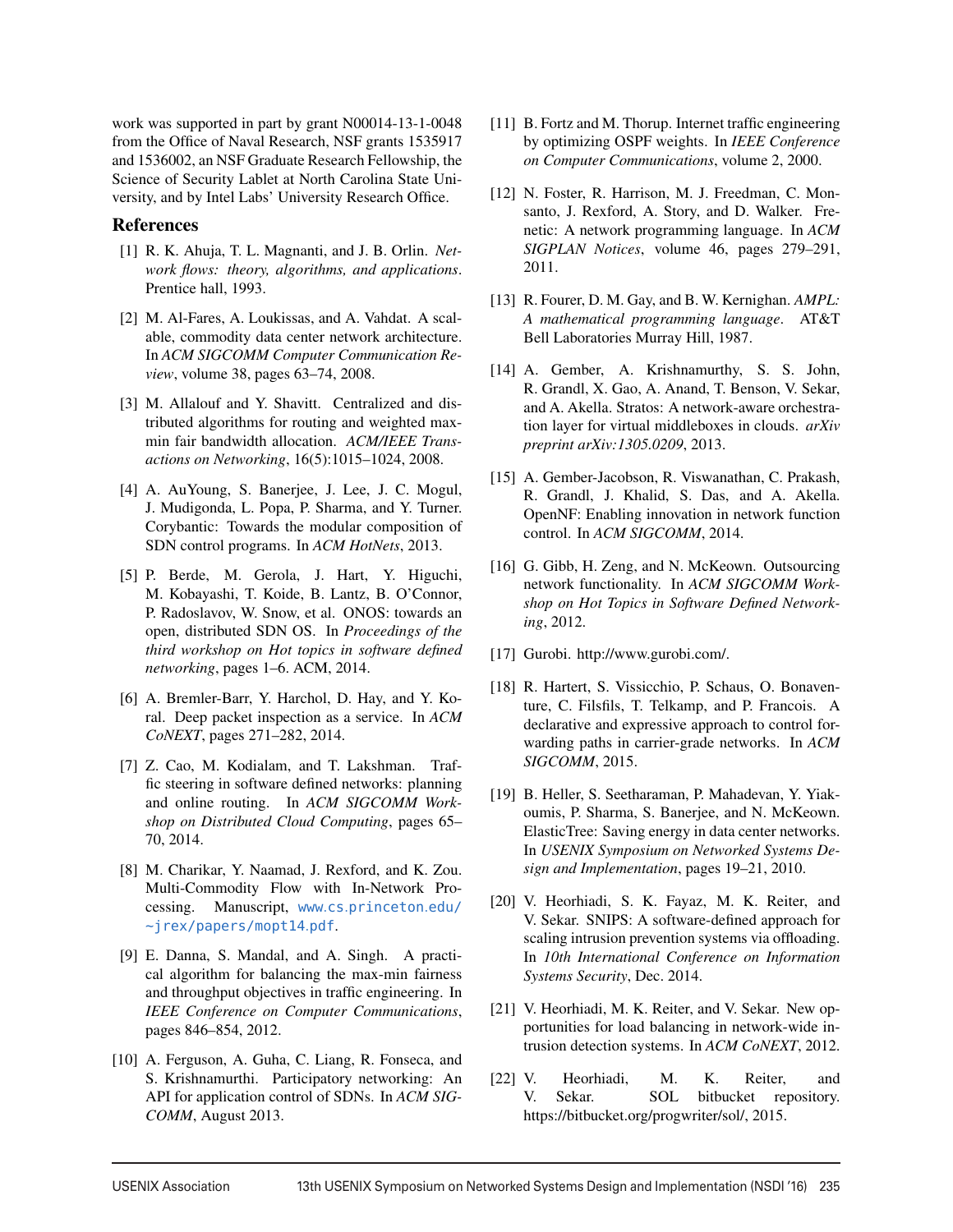- [23] C.-Y. Hong, S. Kandula, R. Mahajan, M. Zhang, V. Gill, M. Nanduri, and R. Wattenhofer. Achieving high utilization with software-driven WAN. In *ACM SIGCOMM*, pages 15–26, 2013.
- [24] S. Jain, A. Kumar, S. Mandal, J. Ong, L. Poutievski, A. Singh, S. Venkata, J. Wanderer, J. Zhou, M. Zhu, et al. B4: Experience with a globally-deployed software defined WAN. In *ACM SIGCOMM*, pages 3–14, 2013.
- [25] X. Jin, L. E. Li, L. Vanbever, and J. Rexford. Softcell: Scalable and flexible cellular core network architecture. In *ACM CoNEXT*, 2013.
- [26] N. Kang, Z. Liu, J. Rexford, and D. Walker. Optimizing the one big switch abstraction in softwaredefined networks. In *ACM CoNEXT*, pages 13–24, 2013.
- [27] P. Kazemian, G. Varghese, and N. McKeown. Header space analysis: Static checking for networks. In *USENIX Symposium on Networked Systems Design and Implementation*, 2012.
- [28] S. Knight, H. Nguyen, N. Falkner, R. Bowden, and M. Roughan. The internet topology zoo. *IEEE Journal on Selected Areas in Communications*, 29(9):1765 –1775, October 2011.
- [29] D. Levin, M. Canini, S. Schmid, F. Schaffert, A. Feldmann, et al. Panopticon: Reaping the benefits of incremental sdn deployment in enterprise networks. In *USENIX Annual Technical Conference*, 2014.
- [30] X. Liu, S. Mohanraj, M. Pioro, and D. Medhi. Multipath routing from a traffic engineering perspective: How beneficial is it? In *IEEE International Conference on Network Protocols*, pages 143–154, 2014.
- [31] Mininet. http://mininet.org/.
- [32] S. Mitchell, M. O'Sullivan, and I. Dunning. Pulp: a linear programming toolkit for python, 2011.
- [33] Mosek. https://mosek.com/.
- [34] Network functions virtualisation introductory white paper. http://portal.etsi.org/NFV/ NFV\_White\_Paper.pdf.
- [35] Opendaylight SDN controller. http: //www.opendaylight.org/.
- [36] S. Palkar, C. Lan, S. Han, K. Jang, S. Ratnasamy, L. Rizzo, and S. Shenker. E2: A runtime framework for network functions. In *ACM Symposium on Operating Systems Principles*, 2015.
- [37] R. E. Perez, P. W. Jansen, and J. R. R. A. Martins. pyOpt: A Python-based object-oriented framework for nonlinear constrained optimization. *Structures and Multidisciplinary Optimization*, 45(1):101– 118, 2012.
- [38] M. Pióro, P. Nilsson, E. Kubilinskas, and G. Fodor. On efficient max-min fair routing algorithms. In *Computers and Communication*, pages 365–372. IEEE, 2003.
- [39] Z. A. Qazi, C.-C. Tu, L. Chiang, R. Miao, V. Sekar, and M. Yu. SIMPLE-fying middlebox policy enforcement using SDN. In *ACM SIGCOMM*, 2013.
- [40] S. Raza, G. Huang, C.-N. Chuah, S. Seetharaman, and J. P. Singh. Measurouting: a framework for routing assisted traffic monitoring. *ACM/IEEE Transactions on Networking*, 20(1):45–56, 2012.
- [41] J. Reich, C. Monsanto, N. Foster, J. Rexford, and D. Walker. Modular SDN programming with pyretic. *;login: Magazine*, 38(5):128–134, 2013.
- [42] M. Reitblatt, N. Foster, J. Rexford, C. Schlesinger, and D. Walker. Abstractions for network update. In *ACM SIGCOMM*, 2012.
- [43] M. Roughan. Simplifying the synthesis of internet traffic matrices. *ACM SIGCOMM Computer Communication Review*, 35, 2005.
- [44] J. Sherry, S. Hasan, C. Scott, A. Krishnamurthy, S. Ratnasamy, and V. Sekar. Making middleboxes someone else's problem: Network processing as a cloud service. In *ACM SIGCOMM*, 2012.
- [45] R. Soule, S. Basu, P. J. Marandi, F. Pedone, R. Kleinberg, E. G. Sirer, and N. Foster. Merlin: A language for provisioning network resources. In *ACM CoNEXT*, 2014.
- [46] N. Vasić, P. Bhurat, D. Novaković, M. Canini, S. Shekhar, and D. Kostić. Identifying and using energy-critical paths. In *ACM CoNEXT*, 2011.
- [47] R. Wang, D. Butnariu, and J. Rexford. Openflowbased server load balancing gone wild. In *Hot-ICE*, 2011.